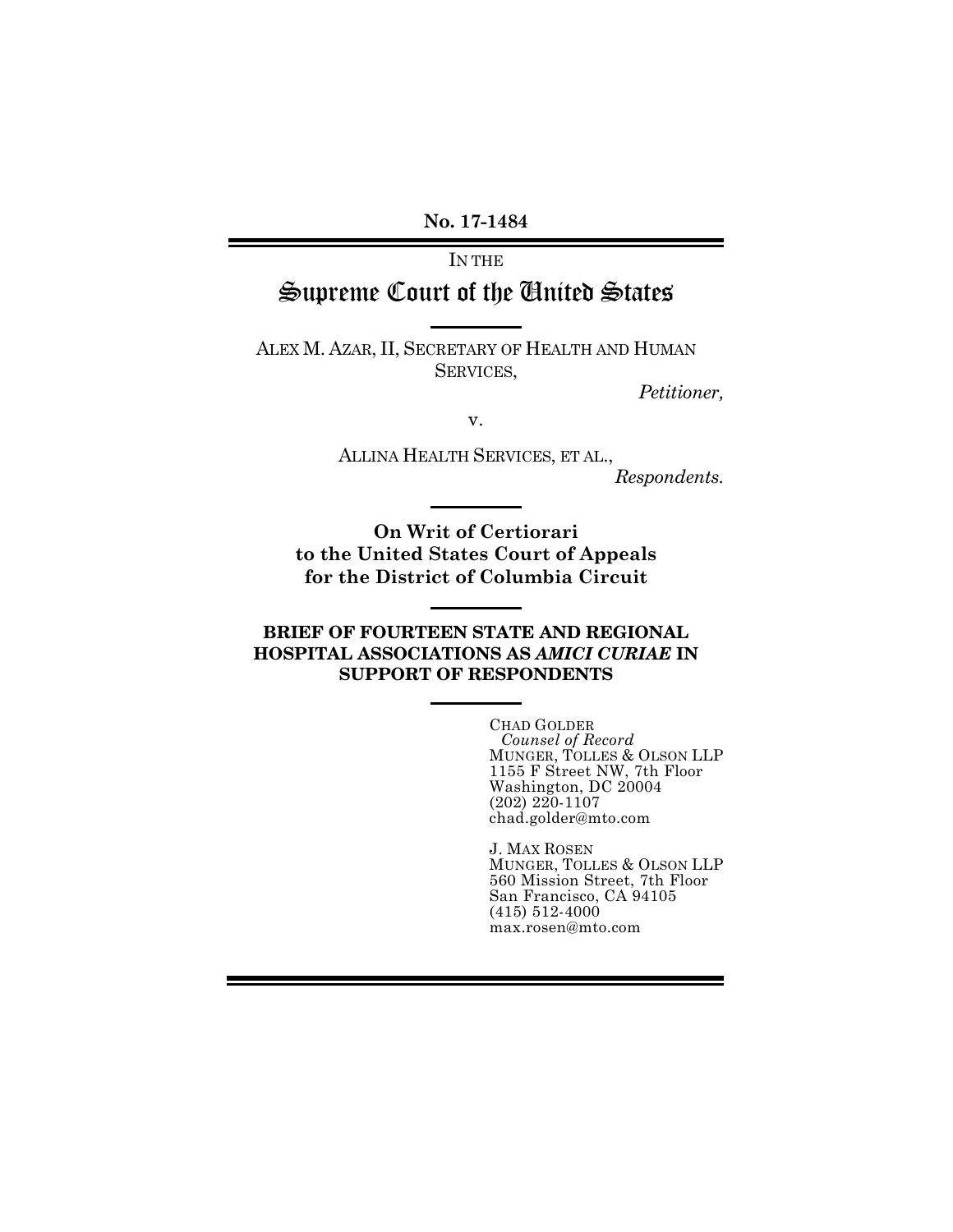# TABLE OF CONTENTS

|         |           | INTRODUCTION AND SUMMARY OF THE                                                                                                                                                                       |
|---------|-----------|-------------------------------------------------------------------------------------------------------------------------------------------------------------------------------------------------------|
|         |           |                                                                                                                                                                                                       |
| Ι.      |           | CONGRESS CREATED THE DSH<br>PROGRAM TO ASSIST HOSPITALS IN<br>TREATING LOW-INCOME PATIENTS  13                                                                                                        |
|         | A.        | Congress Created the Medicare<br><b>DSH Program Both to Reimburse</b><br>Hospitals for Caring for Low-<br>income Patients, and to Ensure<br>Such Hospitals Survive to<br>Support Their Communities 13 |
|         | <b>B.</b> | DSH Payments Remain a<br><b>Necessary Source of Funding for</b><br><b>Hospitals Treating Low-income</b>                                                                                               |
| $\Pi$ . |           | NOTICE-AND-COMMENT IS VITAL<br>TO THE SUCCESS OF THE DSH                                                                                                                                              |
|         |           |                                                                                                                                                                                                       |

i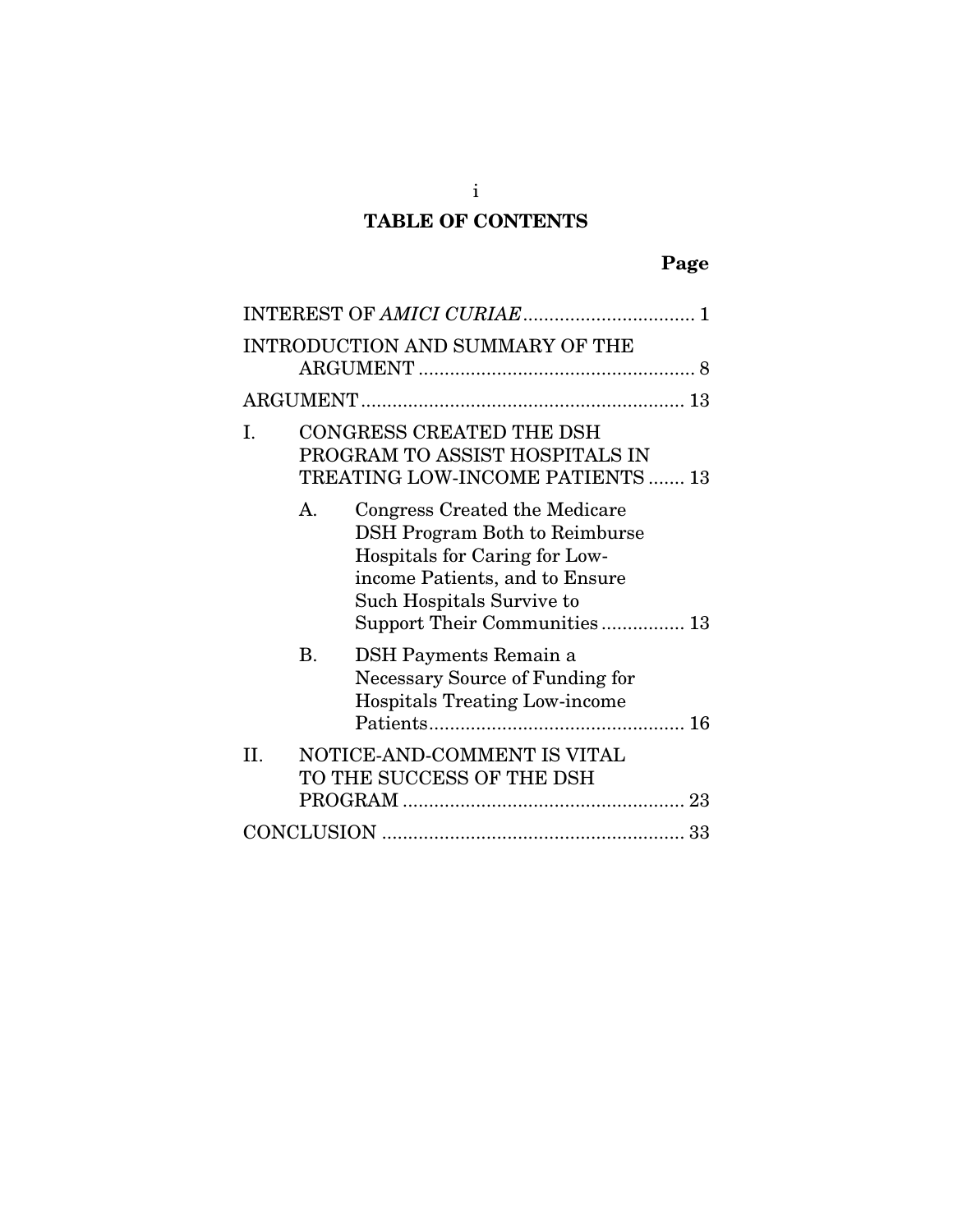# TABLE OF AUTHORITIES

# Page(s)

### **FEDERAL CASES**

| Allina Health Servs. v. Burwell,<br>201 F. Supp. 3d 94 (D.D.C. 2016)  14   |
|----------------------------------------------------------------------------|
| Allina Health Servs. v. Price,<br>863 F.3d 937 (D.C. Cir. 2017)  9, 14, 31 |
| Allina Health Servs. v. Sebelius,                                          |
| Am. Hosp. Ass'n v. Bowen,                                                  |
| Ass'n of Irritated Residents v. EPA,                                       |
| Batterton v. Marshall,                                                     |
| Chocolate Mfrs. Ass'n of U.S. v. Block,                                    |
| Northeast Hosp. Corp. v. Sebelius,                                         |
| <b>FEDERAL STATUTES</b>                                                    |
|                                                                            |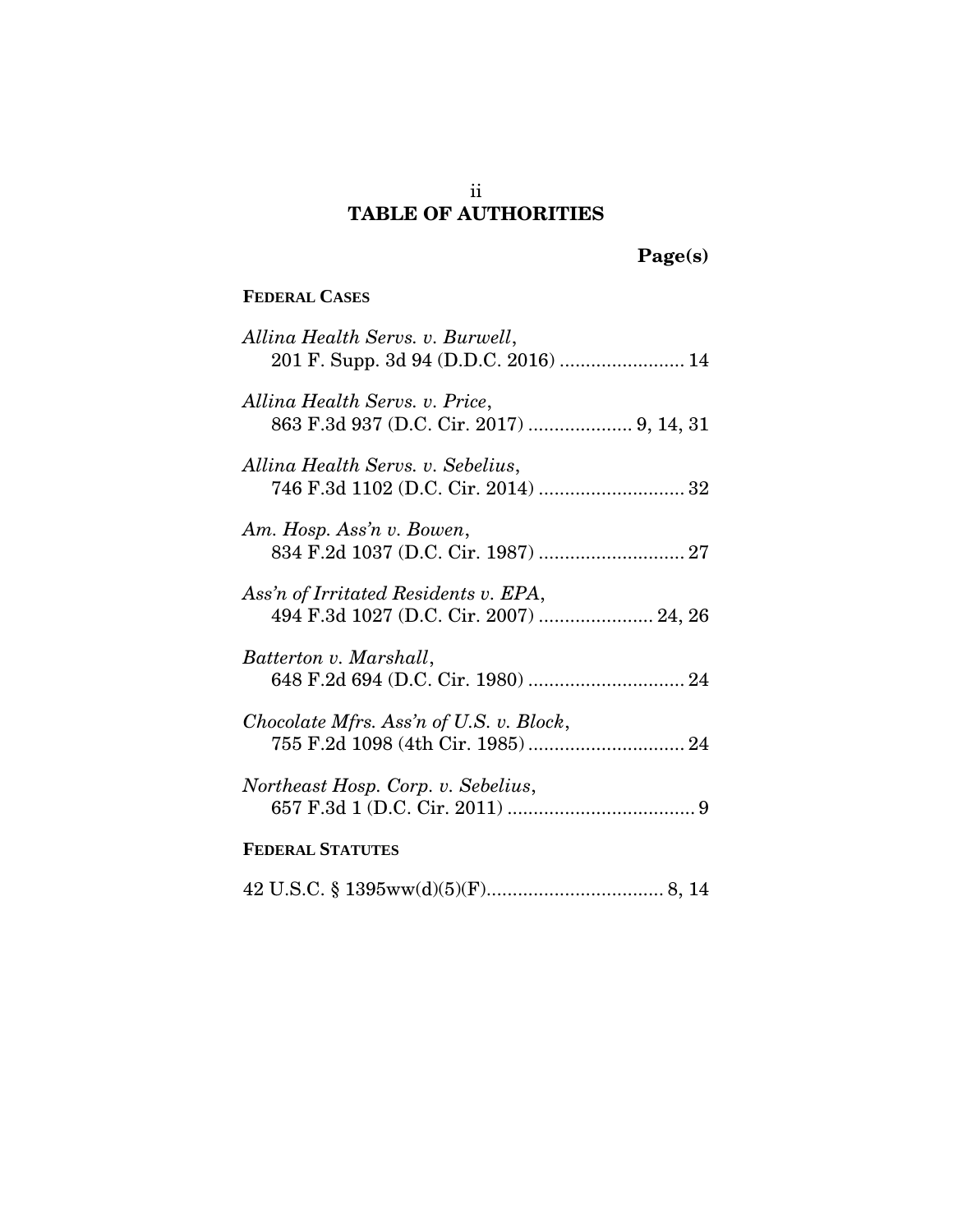### iii TABLE OF AUTHORITIES (continued)

Page(s)

### **LEGISLATIVE MATERIALS**

| Att'y Gen.'s Comm. on Admin.        |  |
|-------------------------------------|--|
| Procedure, Administrative Procedure |  |
| in Government Agencies, S. Doc. No. |  |
|                                     |  |
|                                     |  |

### **OTHER AUTHORITIES**

| Richard K. Berg, Re-examining Policy          |
|-----------------------------------------------|
| Procedures: The Choice between                |
| Rulemaking and Adjudication, 38               |
|                                               |
| Felicien "Fish" Brown, <i>Health Policy</i> – |
| DSH Hospitals: Still Caring for the           |
| <i>Poor</i> , Journal of the Catholic Health  |
| Association of the United States              |
| (Jan-Feb. 1999), available at                 |
| https://www.chausa.org/publications/          |
| health-progress/article/january-              |
| february-1999/health-policy-dsh-              |
|                                               |
|                                               |

Robyn Whipple Diaz, *Unequal Access: The Crisis of Health Care Inequality for Low-Income African-American Residents of the District of Columbia*, 7 J. Health Care L. & Policy 120 (2004) .............................................................passim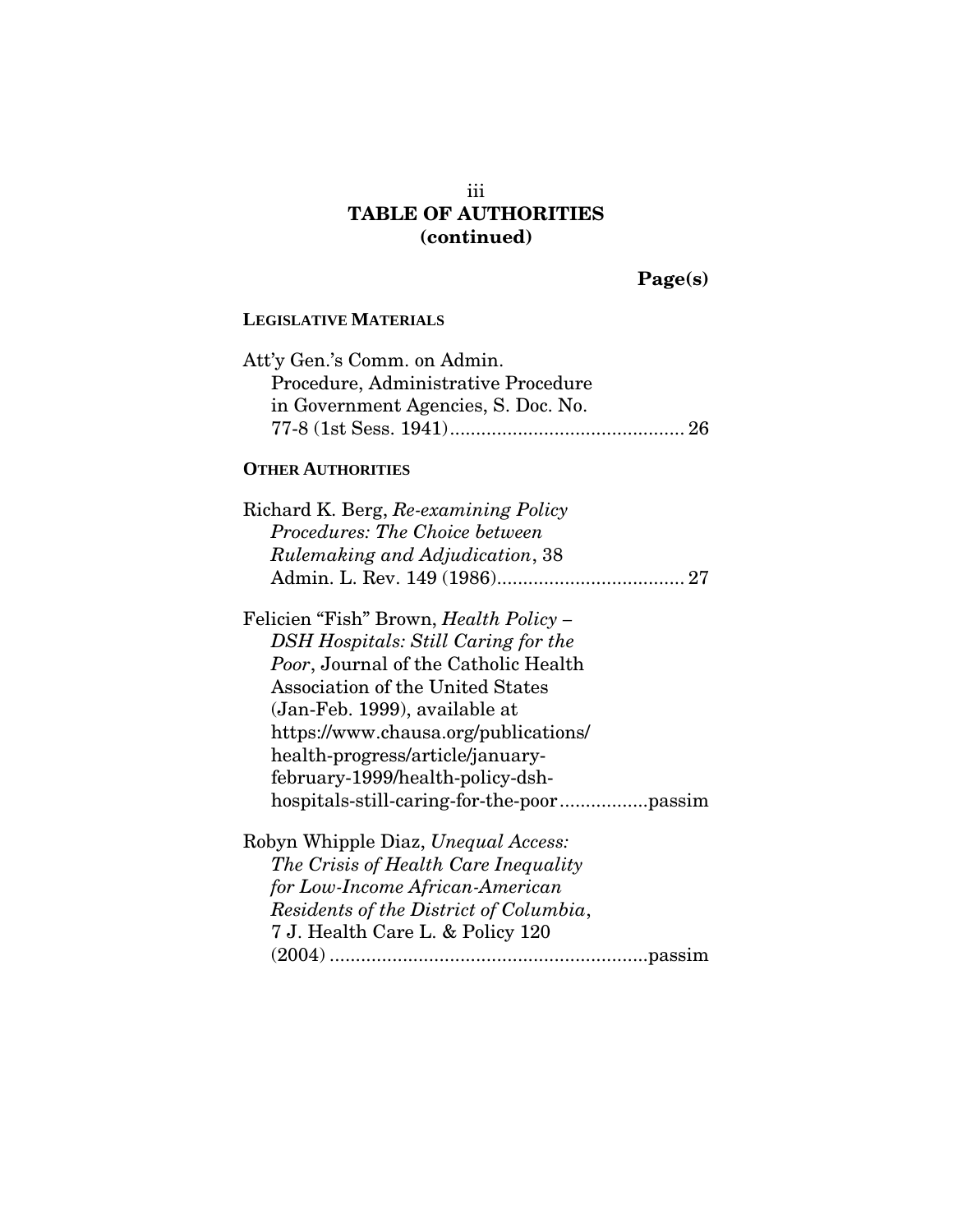## TABLE OF AUTHORITIES (continued)

| age(s) |  |
|--------|--|

| Disproportionate Share Hospital (DSH),<br>CMS.gov, https://www.cms.gov/Medi<br>care/Medicare-Fee-for-Service-<br>Payment/AcuteInpatientPPS/<br>dsh.html (last accessed Dec. 11, |
|---------------------------------------------------------------------------------------------------------------------------------------------------------------------------------|
| Debra A. Draper, et al., <i>Community</i>                                                                                                                                       |
| <b>Report: Financial Pressures Continue</b>                                                                                                                                     |
| to Plague Hospitals, Health System                                                                                                                                              |
| Change (Summer 2001), available at                                                                                                                                              |
| http://www.hschange.org/CONTENT/                                                                                                                                                |
|                                                                                                                                                                                 |
| Lynne Fagnani and Jennifer Tolbert,                                                                                                                                             |
| The Dependence of Safety Net                                                                                                                                                    |
| Hospitals and Health Systems on the                                                                                                                                             |
| Medicare and Medicaid                                                                                                                                                           |
| Disproportionate Share Hospital                                                                                                                                                 |
| Payment Program, National                                                                                                                                                       |
| Association of Public Hospitals &                                                                                                                                               |
| Health Systems (Nov. 1999),                                                                                                                                                     |
| available at                                                                                                                                                                    |
| https://collections.nlm.nih.gov                                                                                                                                                 |
| /catalog/ nlm:nlmuid-100927939-pdfpassim                                                                                                                                        |
| Craig B. Garner, Medicare: The                                                                                                                                                  |
| Perpetual Balance Between                                                                                                                                                       |
| Performance and Preservation, 30 J.                                                                                                                                             |
| Contemp. Health L. & Policy 279                                                                                                                                                 |
|                                                                                                                                                                                 |

iv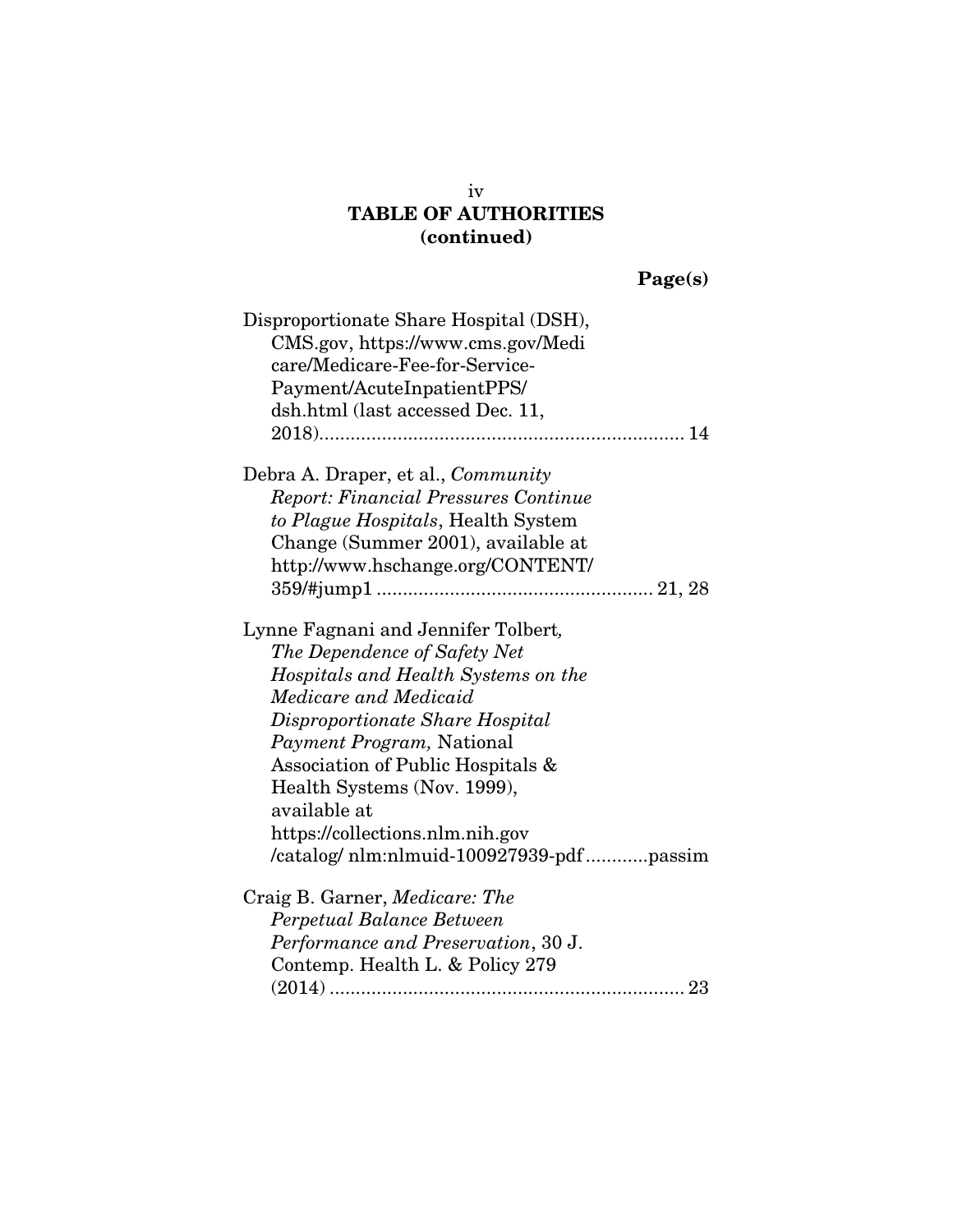## TABLE OF AUTHORITIES (continued)

| л | QC(S) |  |
|---|-------|--|
|   |       |  |

| Ariel Hart & Tamar Hallerman, Grady,<br>Georgia Hospitals Stand to Lose<br><i>Millions in Federal Payments, The</i><br>Atlanta Journal-Constitution, Aug. 5,<br>2017, available at<br>https://www.myajc.com/news/state-<br>ampampamp-regional/grady-georgia-<br>hospitals-stand-lose-millions-federal-<br>payments/cLZvuPw5flFUuehW1c292 |
|------------------------------------------------------------------------------------------------------------------------------------------------------------------------------------------------------------------------------------------------------------------------------------------------------------------------------------------|
| Health Policy Institute, Rural and<br>Urban Health, Data Profile Number,<br>Georgetown University (Jan. 2003),<br>available at<br>https://hpi.georgetown.edu/agingsocie                                                                                                                                                                  |
| Renee Y. Hsia, et al. A US National<br><b>Study of the Association Between</b><br>Income and Ambulance Response<br><i>Time in Cardiac Arrest</i> , JAMA Net-<br>work (Nov. 30, 2018),<br>https://jamanetwork.com/journals/<br>jamanetworkopen/fullarticle/2716993 22                                                                     |
| Key Facts About the Uninsured Popula-<br>tion, Kaiser Family Foundation<br>(Dec. 07, 2018),<br>https://www.kff.org/uninsured/fact-<br>sheet/key-facts-about-the-uninsured-                                                                                                                                                               |

v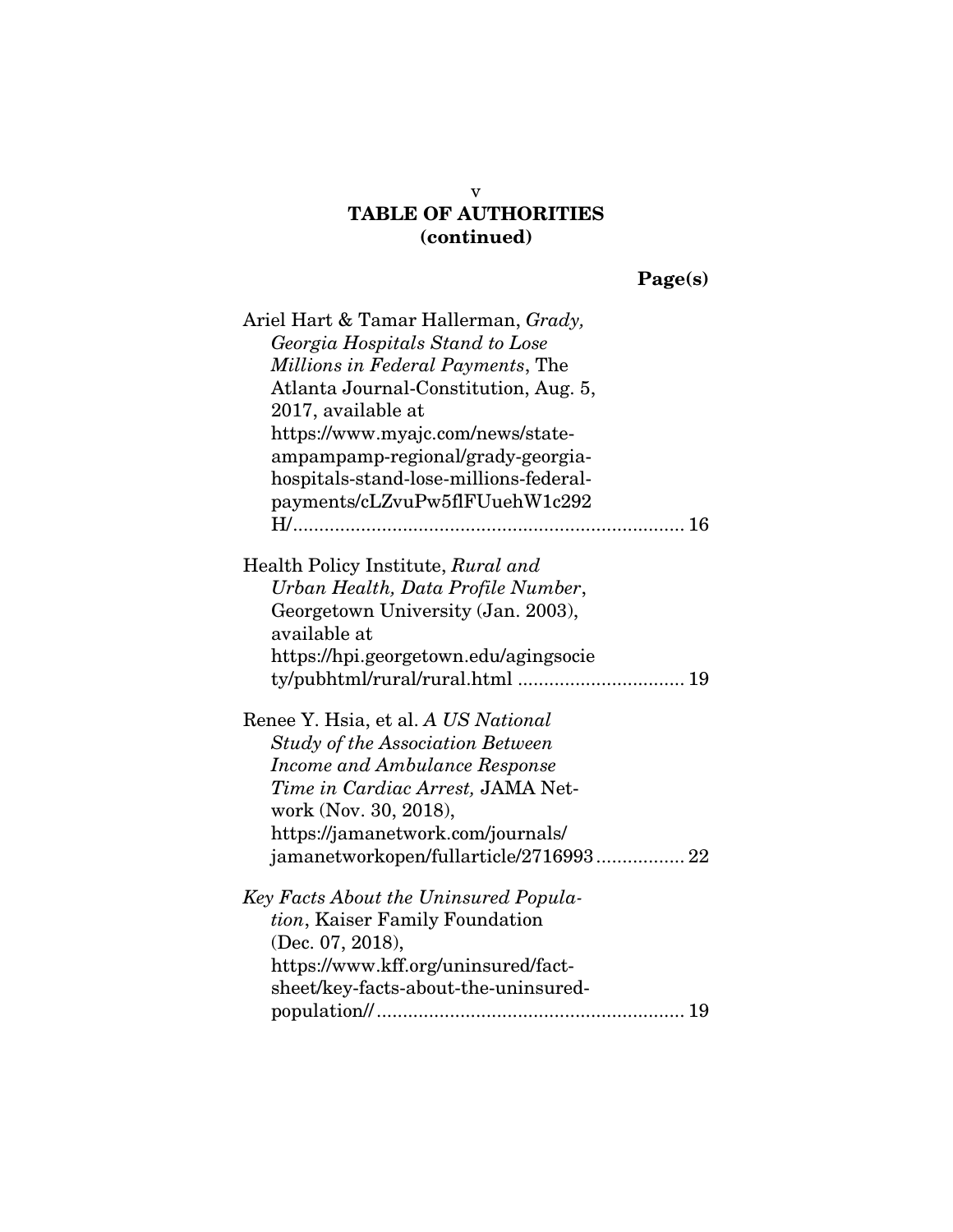## vi TABLE OF AUTHORITIES (continued)

# Page(s)

| Jeffrey S. Lubbers, A Guide to Federal       |
|----------------------------------------------|
| Agency Rulemaking (5th Ed. 2012)  24, 27, 29 |
| Les Masterson, Health Affairs: Ending        |
| <i>Medicaid Expansion Would Cause</i>        |
| Rural Hospitals to go Under                  |
| (Jan. 9, 2018),                              |
| https://www.healthcaredive.com/new           |
| s/health-affairs-ending-medicaid-            |
| expansion-would-cause-rural-                 |
|                                              |
| Medicaid Disproportionate Share Hospi-       |
| tal (DSH) Payments, Medicaid.gov,            |
| https://www.medicaid.gov                     |
| /medicaid/finance/dsh/index.html             |
|                                              |
| David Moyse, Urban Legend: Dispelling        |
| the Myth That Rural Hospitals                |
| Require Increased Federal Funding            |
| at the Expense of Urban Hospitals, 22        |
| J. Contemp. Health L. & Policy 210           |
|                                              |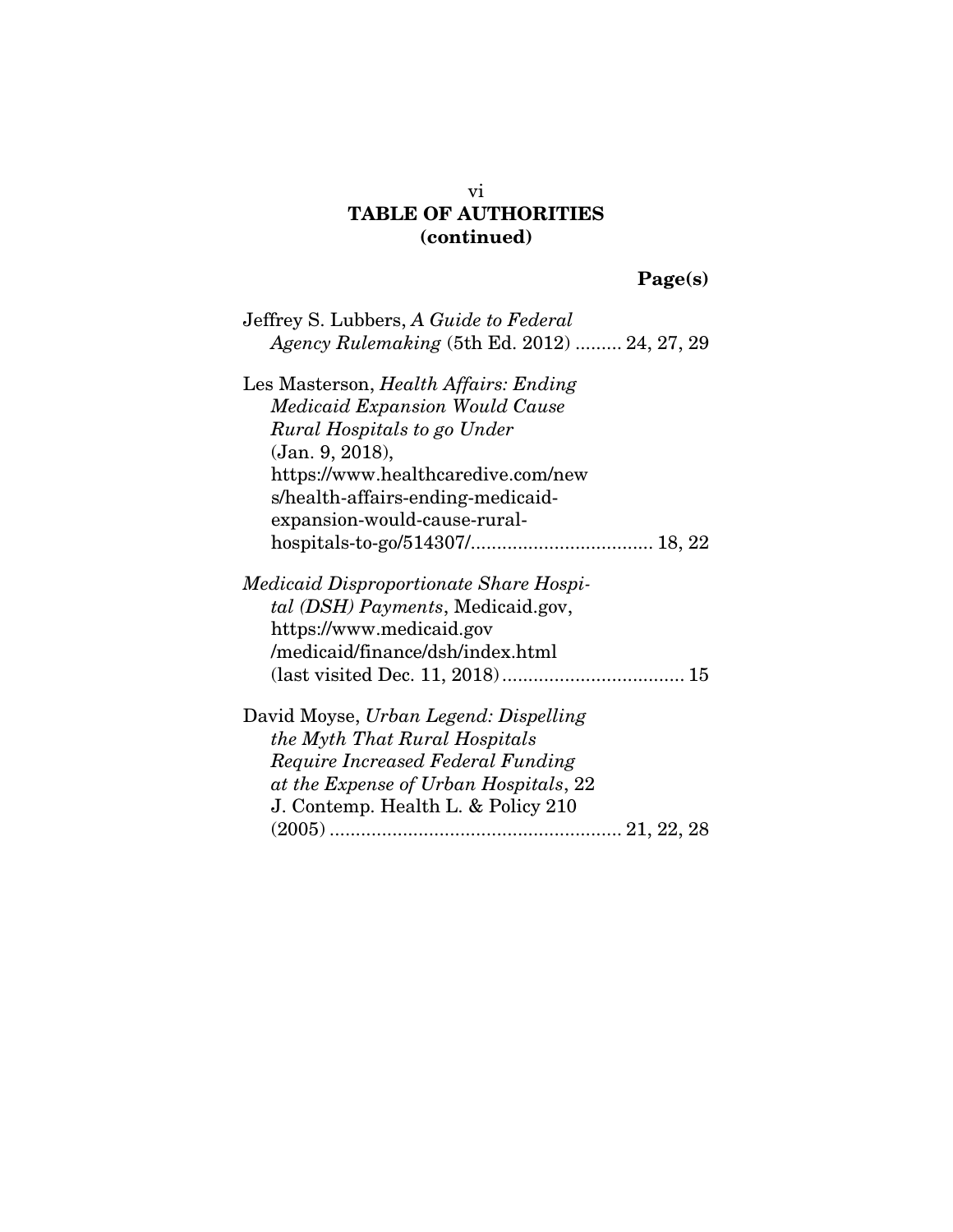## vii TABLE OF AUTHORITIES (continued)

| age(s) |  |
|--------|--|
|--------|--|

| Jack O'Brien, After Individual Mandate        |
|-----------------------------------------------|
| Repeal, Who'll Pay for Rise in                |
| Uncompensated Care, HealthLeaders             |
| (Dec. 20, 2017),                              |
| https://www.healthleadersmedia.com/           |
| finance/after-individual-mandate-             |
| repeal-who%E2%80%99ll-pay-rise-               |
|                                               |
| Michael Ollove, 'Safety Net' Hospitals        |
| Face Federal Budget Cuts, Pew (Jan.           |
| $16, 2018$ ,                                  |
| https://www.pewtrusts.org/en/researc          |
| h-and-analysis/blogs/stateline/2018/          |
| 01/16/safety-net-hospitals-face-              |
|                                               |
| Richard J. Pierce, Jr., 1 Administrative      |
| Law Treatise (5th Ed. 2010) 24, 26, 27, 32    |
| Richard J. Pierce, Jr., <i>Distinguishing</i> |
| Legislative Rules from Interpretative         |
| Rules, 52 Admin. L. Rev. 547 (2000)passim     |
| Caitlin Podbielski, Piling It on DSH          |
| Providers' Plate: Why PPACA's Eyes            |
| Are Bigger Than Its Stomach, 20               |
| Annals Health L. Advance Directive            |
|                                               |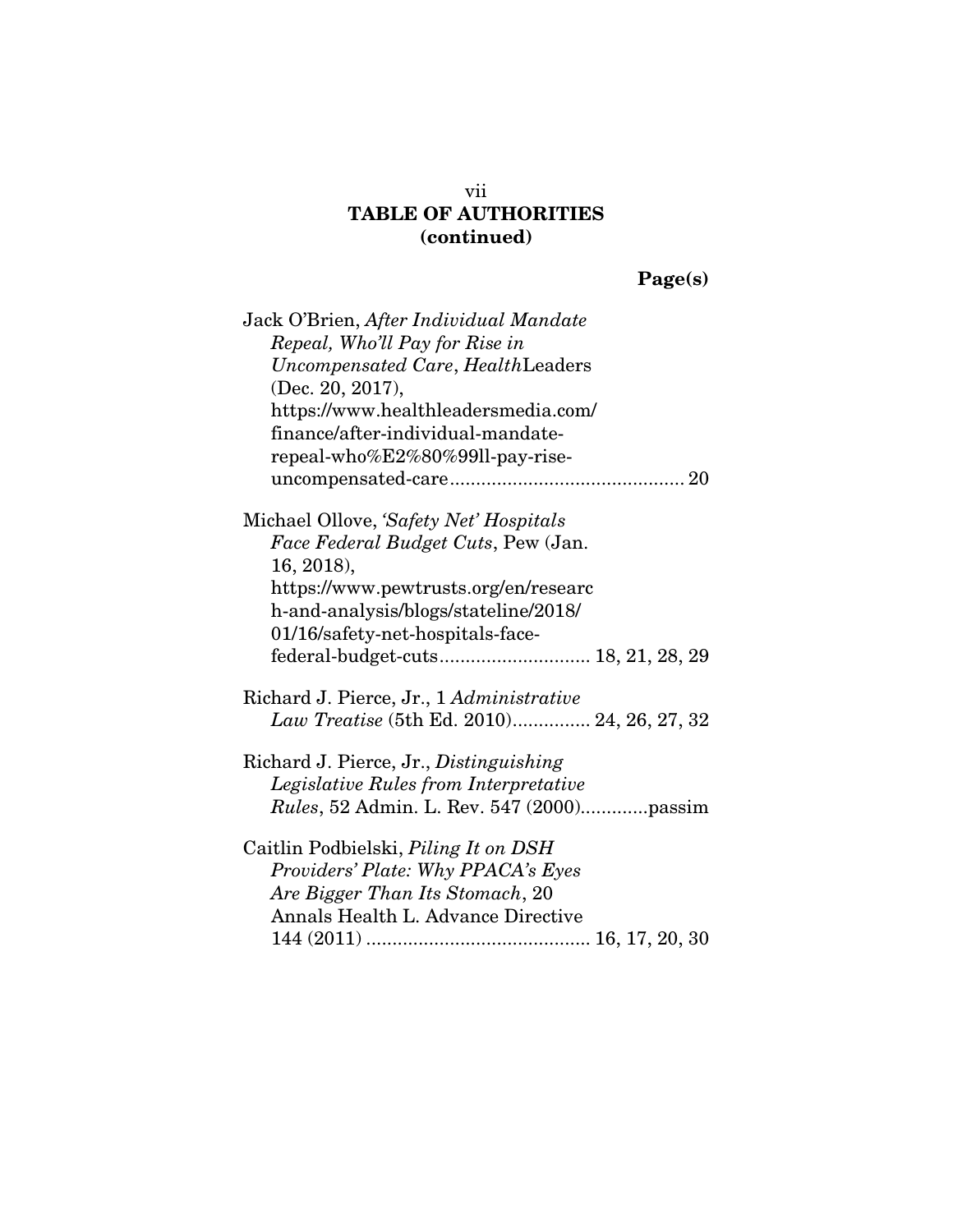## viii TABLE OF AUTHORITIES (continued)

Page(s)

| Lisa Rab, Rural Hospitals Are Dying                                  |
|----------------------------------------------------------------------|
| and Pregnant Women Are Paying the<br>Price, Politico (Oct. 3, 2017), |
| https://www.politico.com/magazine/st                                 |
| ory/2017/10/03/meadows-medicaid-                                     |
| rural-hospitals-pregnant-women-                                      |
|                                                                      |
| Glen O. Robinson & Ernest Gellhorn,                                  |
| The Administrative Process (1974)  26, 29                            |
| Brittany Ruess, Rural Hospitals on Life                              |
| Support in Missouri, Columbia Daily                                  |
| Tribune, Sept. 30, 2017, available at                                |
| https://www.columbiatribune.com/ne                                   |
| ws/20170930/rural-hospitals-on-life-                                 |
|                                                                      |
| Eugene Scalia, The Value of Public Par-                              |
| <i>ticipation in Rulemaking</i> , The Regu-                          |
| latory Review (Sept. 25, 2017), avail-                               |
| able at https://www.theregreview.org/                                |
| 2017/09/25/ scalia-public-                                           |
|                                                                      |
| Michael Spivey & Arthur L. Kellerman,                                |
| <i>Rescuing the Safety Net, 360 New</i>                              |
| Engl. J. Med. 2598 (June 18, 2009),                                  |
| available at                                                         |
| https://www.nejm.org/doi/10.1056/NE                                  |
|                                                                      |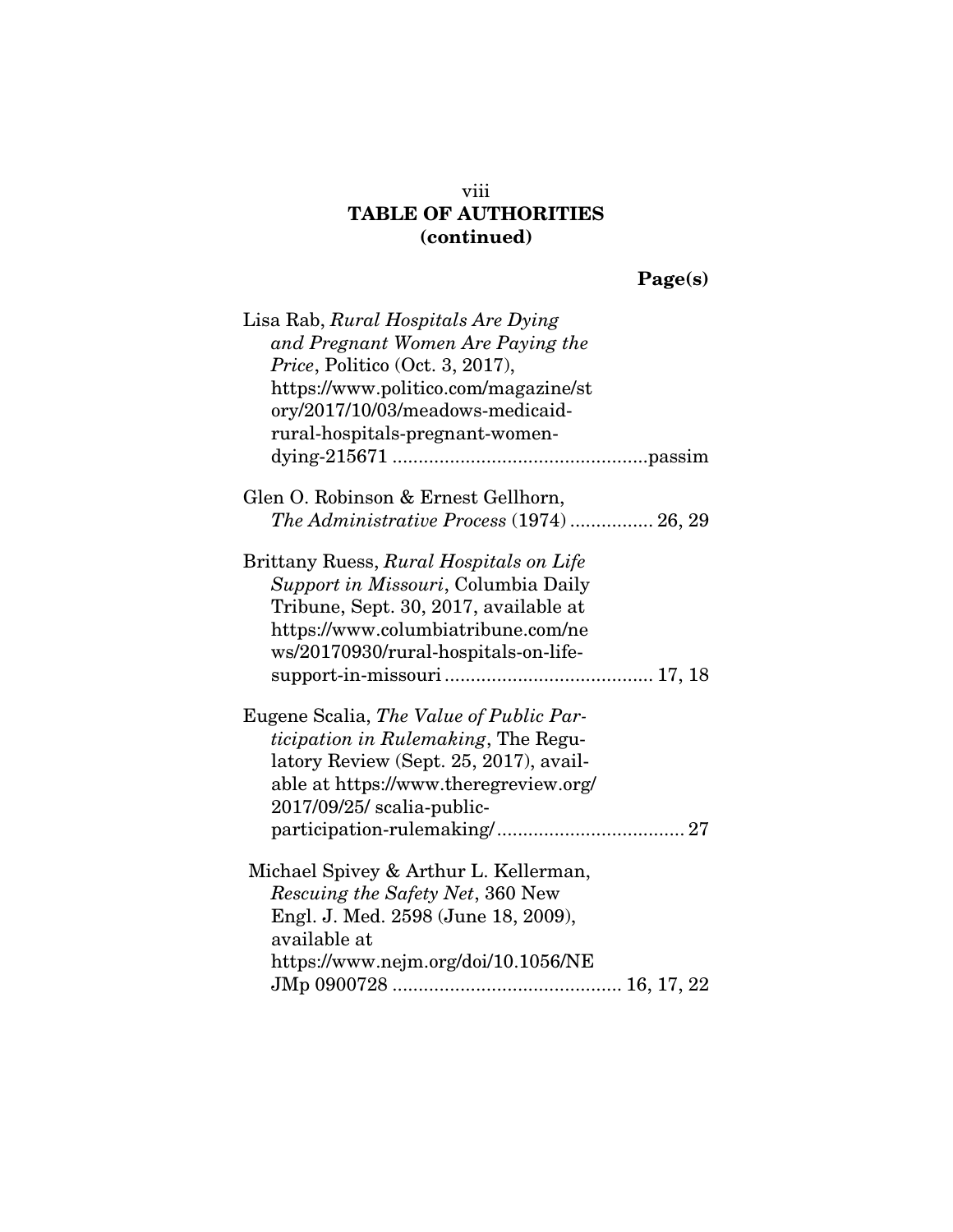# TABLE OF AUTHORITIES (continued)

Page(s)

| Adrienne St. Clair, Rethinking Rural        |
|---------------------------------------------|
| <b>Health Solutions to Save Patients</b>    |
| and Communities (Feb. 28, 2018),            |
| https://www.npr.org/sections/health-        |
| shots/2018/02/28/588826085/rethinki         |
| ng-rural-health-solutions-to-save-          |
| patients-and-communities  18, 19            |
| Debby Warren, Rural Hospitals Face          |
| Growing Financial Trouble, Says             |
| <i>Moody's</i> , Nonprofit Quarterly (Sept. |
| 11, 2018),                                  |
| https://nonprofitquarterly.org/2018/0       |
| 9/11/rural-hospitals-face-growing-          |
| financial-trouble-says-moodys/ 18, 23       |
| Jane Wishner, et al, A Look at Rural        |
| Hospital Closures and Implications          |
| for Access to Care: Three Case              |
| <i>Studies</i> , Kaiser Family Foundation   |
| (July 7, 2016), available at                |
| https://www.kff.org/report-section/a-       |
| look-at-rural-hospital-closures-and-        |
| implications-for-access-to-care-three-      |
|                                             |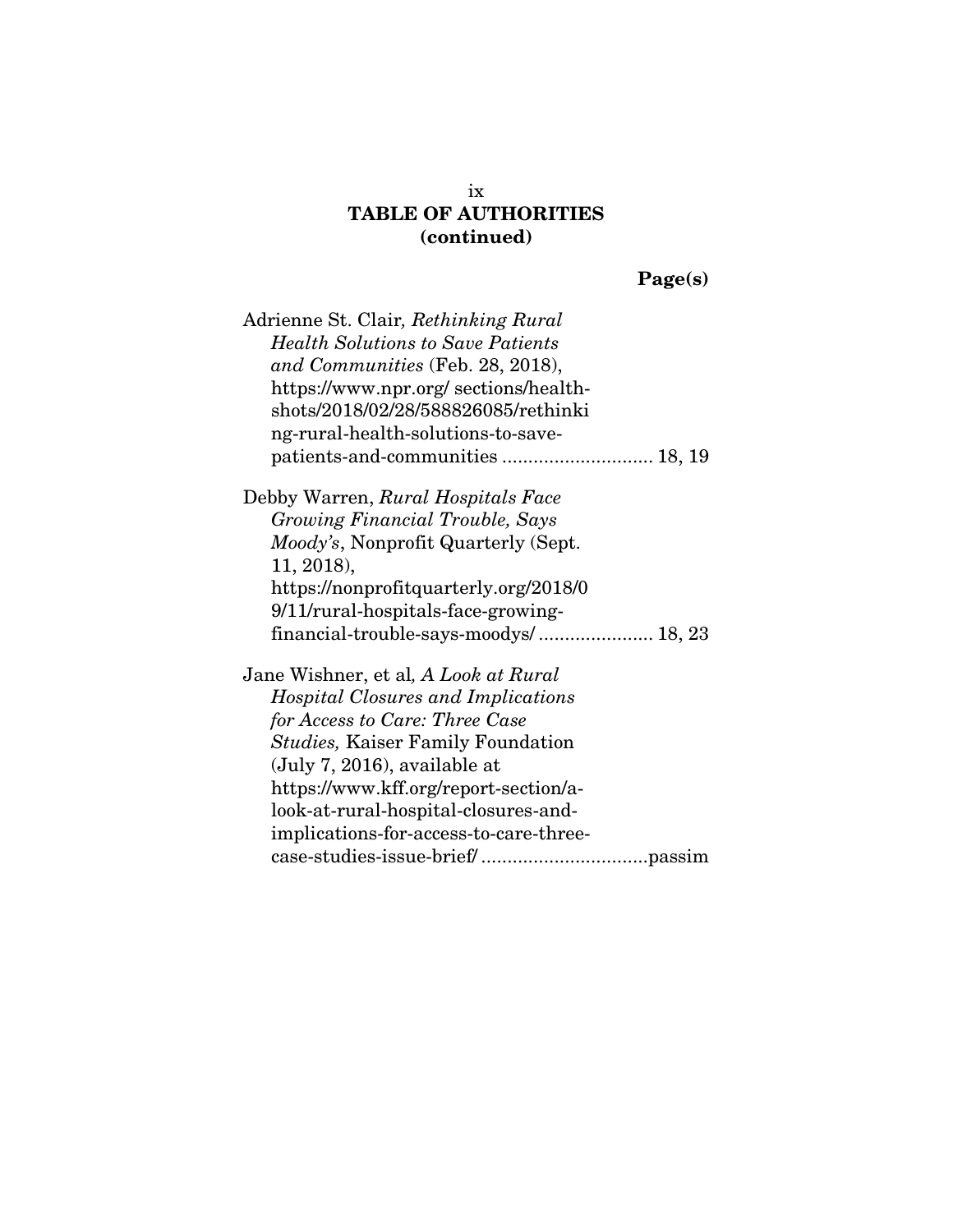### INTEREST OF *AMICI CURIAE*[1](#page-10-0)

The fourteen state and regional hospital associations described below respectfully submit this brief as *amici curiae*.

*Amici*'s member hospitals and hospital systems are directly affected by changes to Medicare's "Disproportionate Share Hospital" program ("DSH"). Given their members' unique position on the front lines of low-income medical care, *amici* submit this brief to provide the Court with relevant information and guidance on two issues at the heart of this case: *first*, the purpose and importance of the DSH program to hospitals and low-income patients; and *second*, why notice-and-comment procedures are of particular significance in formulating rules that could have a material impact on the DSH program.

The Arkansas Hospital Association (ArHA) is a trade association representing over 100 hospitals and related institutions and the more than 41,000 individuals employed by these organizations across the state of Arkansas. The ArHA is committed to improving the health of Arkansans through the delivery of high quality, efficient, and accessible health care for all. Serving a diverse population in a predominantly rural state, 37 Arkansas hospitals depend on the DSH program to ensure that they can

<span id="page-10-0"></span> <sup>1</sup> Counsel for all parties have consented to the filing of this brief. In accordance with Rule 37.6, *amici* confirm that no party or counsel for any party authored this brief in whole or in part, and that no person other than *amici* or their counsel made any monetary contribution intended to fund the preparation or submission of this brief.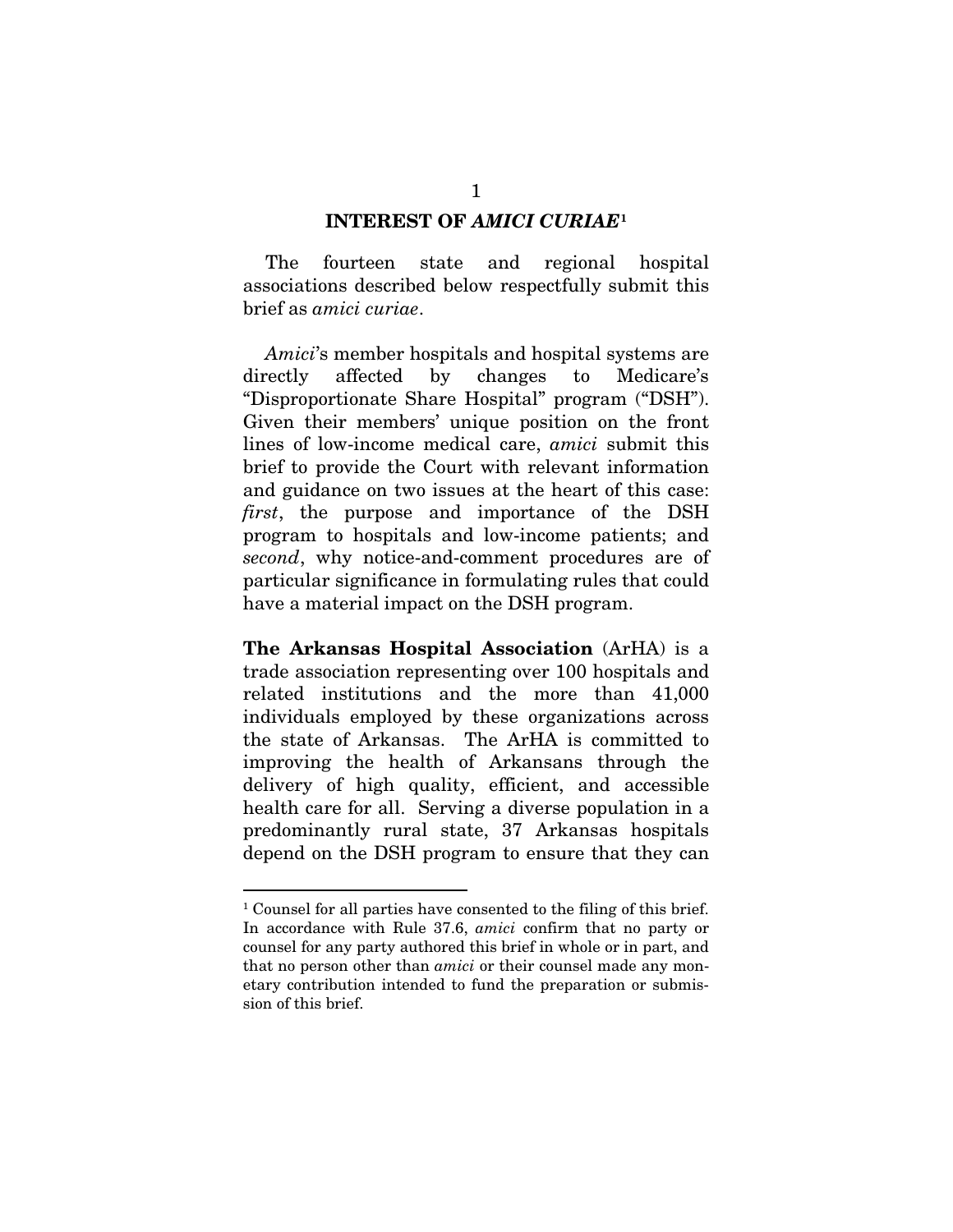continue to provide and expand access to health care services to Arkansans, allowing them to receive the care they need close to home.

The California Hospital Association (CHA) is one of the largest hospital trade associations in the nation, serving more than 400 hospitals and health systems and 97 percent of the general acute care and acute psychiatric patient beds in California. CHA's members include all types of hospitals and health systems: non-profit; children's hospitals; those owned by various public entities; as well as investor-owned. CHA provides its members with state and federal representation in the legislative, judicial, and regulatory arenas in an effort to support and assist California hospitals in meeting their legal and fiduciary responsibilities; improve health care quality, access, and coverage; promote health care reform and integration of services; achieve adequate health care funding; improve and update laws and regulations impacting hospitals and health systems; and maintain the public trust in healthcare. As part of this, CHA often participates as an *amicus curiae* in appeals that have a substantial impact on hospitals and health systems. Two hundred forty-four (244) DSH hospitals are members of CHA.

The Georgia Hospital Association is a non-profit trade association made up of member hospitals and individuals in administrative and decision-making positions within those institutions. Founded in 1929, the Association serves 167 hospitals in Georgia. Ninety-two (92) of those hospitals receive DSH funding. The Association's purpose is to promote the health and welfare of the public through the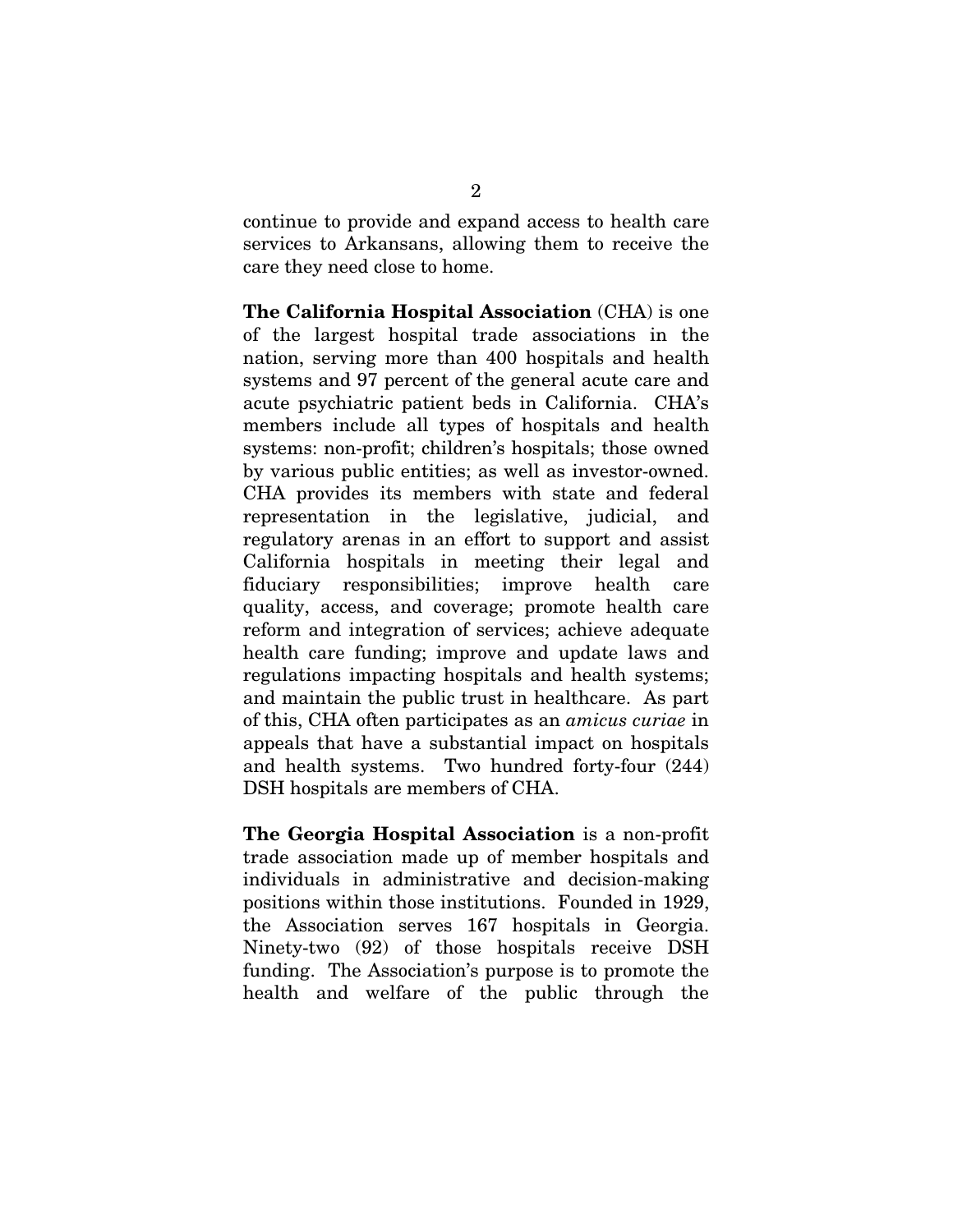development of better hospital care for all of Georgia's citizens. The Association represents its members in legislative matters, as well as in filing *amicus curiae* briefs on matters of great gravity and importance to both the public and to health care providers serving Georgia citizens.

The Healthcare Association of New York State (HANYS) is New York's statewide hospital and health system association representing over 500 notfor-profit and public hospitals and hospital based skilled nursing facilities, home health agencies, and hospices. HANYS' members range from rural Critical Access Hospitals to large, urban Academic Medical Centers and other Medicaid and safety net providers. HANYS seeks to advance the health of individuals and communities by providing leadership, representation, and service to health providers and systems across the entire continuum of care. One hundred twenty-eight (128) of HANYS' members receive DSH funding.

The Greater New York Hospital Association  $(GNYHA)$  is a Section  $501(c)(6)$  organization that represents the interests of approximately 140 Medicare providers located in New York, New Jersey, Connecticut, and Rhode Island, all of which are notfor-profit, charitable organizations or publiclysponsored institutions. The vast majority of these hospitals and health systems receive DSH funding. GNYHA engages in advocacy, education, research, and extensive analysis of health care finance and reimbursement policy.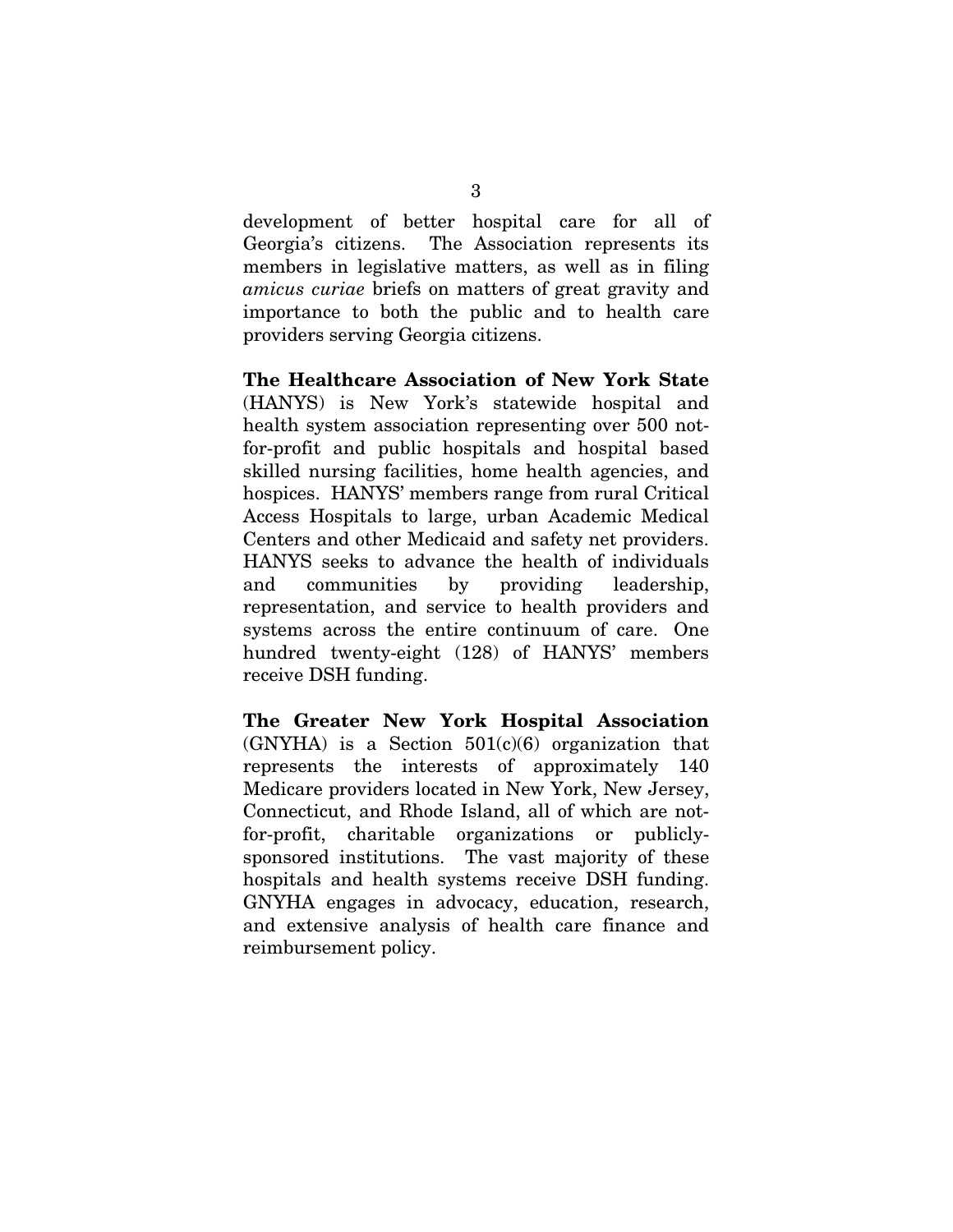The Illinois Health and Hospital Association (IHA) is a statewide not-for-profit association with a membership of over 200 hospitals and nearly 50 health systems. For over 90 years, the IHA has served as a representative and advocate for its members, addressing the social, economic, political, and legal issues affecting the delivery of high-quality health care in Illinois. As the representative of virtually every hospital in the state, the IHA has a profound interest in this case. The IHA respectfully offers this *amicus curiae* brief in hopes of providing information not addressed by the litigants that will help the Court evaluate the litigants' arguments more thoroughly. One hundred thirteen (113) of IHA's member hospitals receive DSH funding.

The Massachusetts Health and Hospital Association (MassHA) is a voluntary, not-for-profit organization composed of hospitals and health systems, related providers, and other members with a common interest in promoting the good health of the people of the Commonwealth of Massachusetts. Through leadership in public advocacy, education, and information, MassHA represents and advocates for the collective interests of hospitals and health care providers, and it supports their efforts to provide high-quality, cost-effective, and accessible care.

Michigan Health & Hospital Association (MichHA) is the statewide leader representing all community hospitals in Michigan. Established in 1919, the MichHA represents the interests of its member hospitals and health systems in both the legislative and regulatory arenas on key issues and supports their efforts to provide quality, cost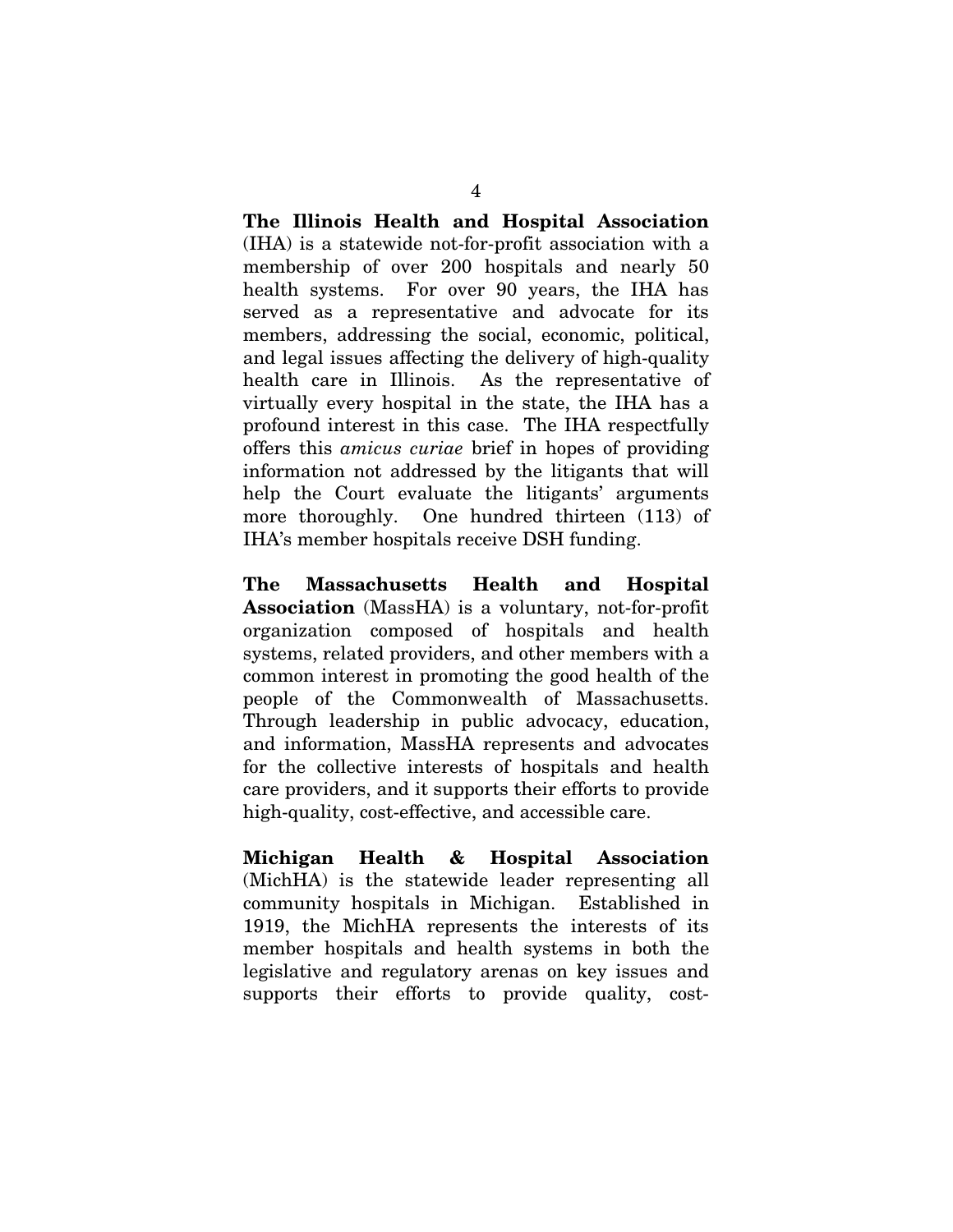effective, and accessible care. Seventy-one (71) of MichHA's member hospitals receive DSH funding.

The New Jersey Hospital Association (NJHA) has served as New Jersey's premier health care association since its inception in 1918. NJHA currently has members across the health care continuum including hospitals, health systems, nursing homes, home health, hospice, and assisted living, all of which unite through NJHA to promote their common interests in providing quality, accessible, and affordable health care in New Jersey. In furtherance of this mission, NJHA undertakes research and health care policy development initiatives, fosters public understanding of health care issues, and implements pilot programs designed to improve clinical outcomes and enhance patient safety. NJHA regularly appears before all three branches of government to provide the judiciary and elected and appointed decision-makers with its expertise and viewpoint on issues and controversies involving hospitals and health systems. Fifty-two (52) of NJHA's member hospitals receive DSH funding.

The North Carolina Healthcare Association (NCHA) is a statewide trade association representing 136 hospitals and health systems in North Carolina, with the mission of uniting hospitals, health systems, and care providers for healthier communities. NCHA is an advocate before the legislative bodies, the courts, and administrative agencies on issues of interest to hospitals and health systems and the patients they serve. Eighty (80) of NCHA's member hospitals receive DSH funding.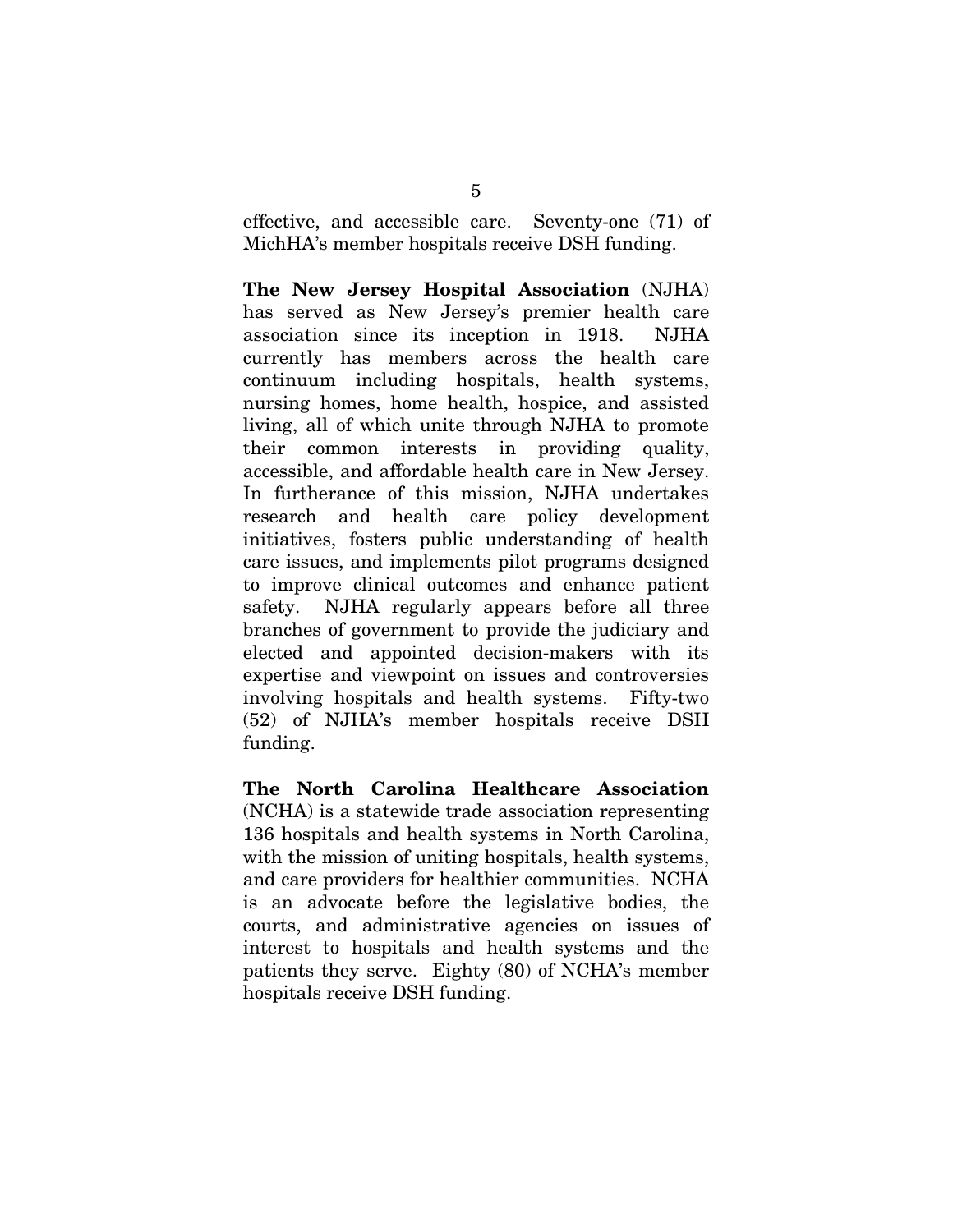The Ohio Hospital Association (OHA) is a private non-profit trade association established in 1915 as the first state-level hospital association in the United States. For decades, the OHA has provided a forum for hospitals to come together to pursue health care policy and quality improvement opportunities in the best interest of hospitals and their communities. The OHA is comprised of 237 hospitals and 13 health systems, all located in Ohio, and works with its member hospitals across the state to improve the quality, safety, and affordability of health care for all Ohioans. One hundred twelve (112) of OHA's member hospitals receive DSH funding. The OHA's mission is to collaborate with member hospitals and health systems to ensure a healthy Ohio.

The Hospital and Healthsystem Association of Pennsylvania (HAP) is a statewide membership services organization that advocates for nearly 240 Pennsylvania acute and specialty care, primary care, subacute care, long-term care, home health, and hospice providers, as well as the patients and communities they serve. One hundred two (102) of HAP's members receive DSH funding.

The Texas Hospital Association (THA) is a nonprofit trade association representing Texas hospitals. THA advocates for legislative, regulatory, and judicial means to obtain accessible, cost-effective, high-quality health care. Two hundred five (205) of the THA's members receive DSH funding.

The Wisconsin Hospital Association (WHA) is a statewide non-profit association with a membership of more than 130 Wisconsin hospitals and health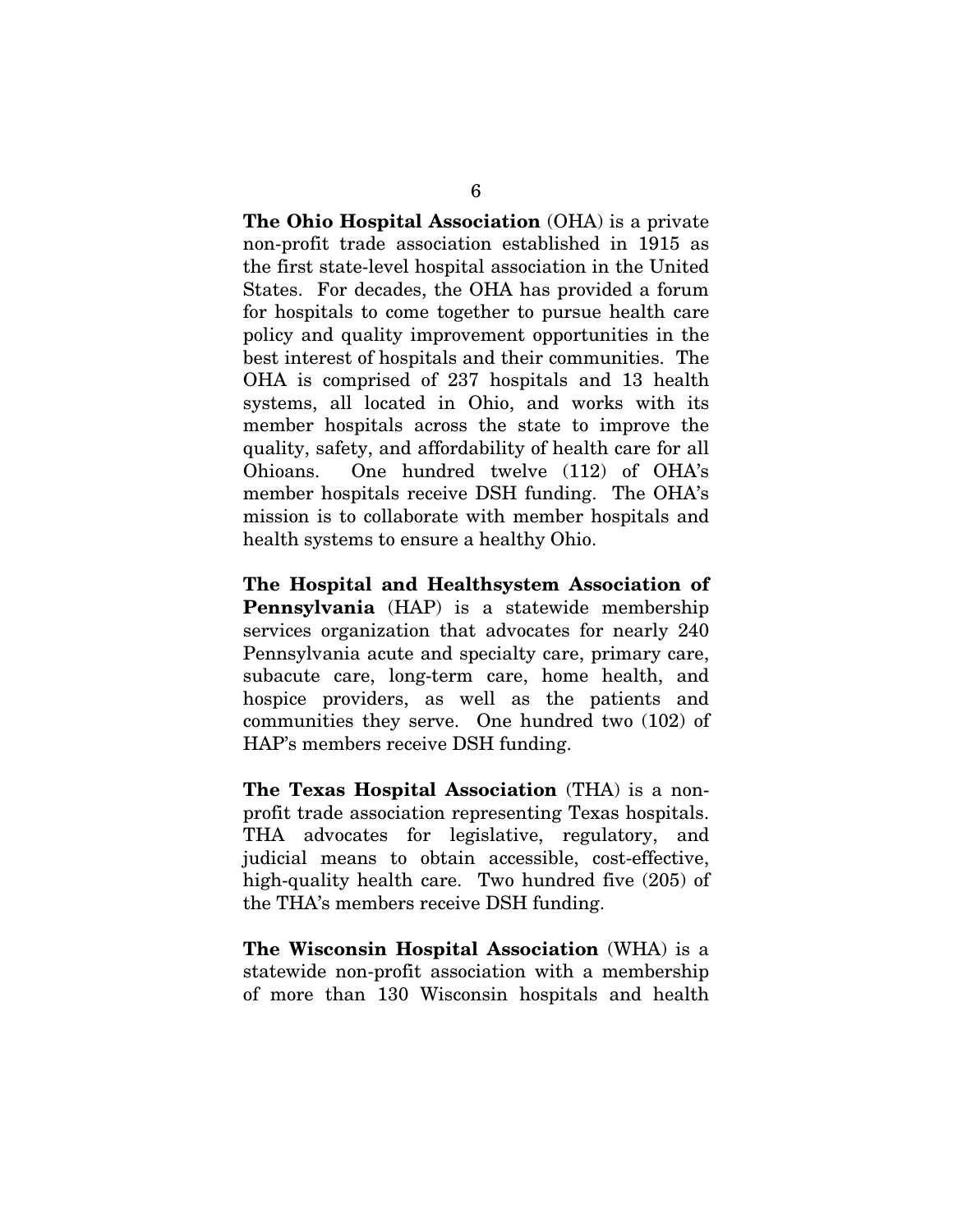systems. For nearly 100 years, the Wisconsin Hospital Association has advocated for the ability of its members to lead in the provision of high-quality, affordable, and accessible health care services, resulting in healthier Wisconsin communities. Wisconsin has 44 DSH hospitals.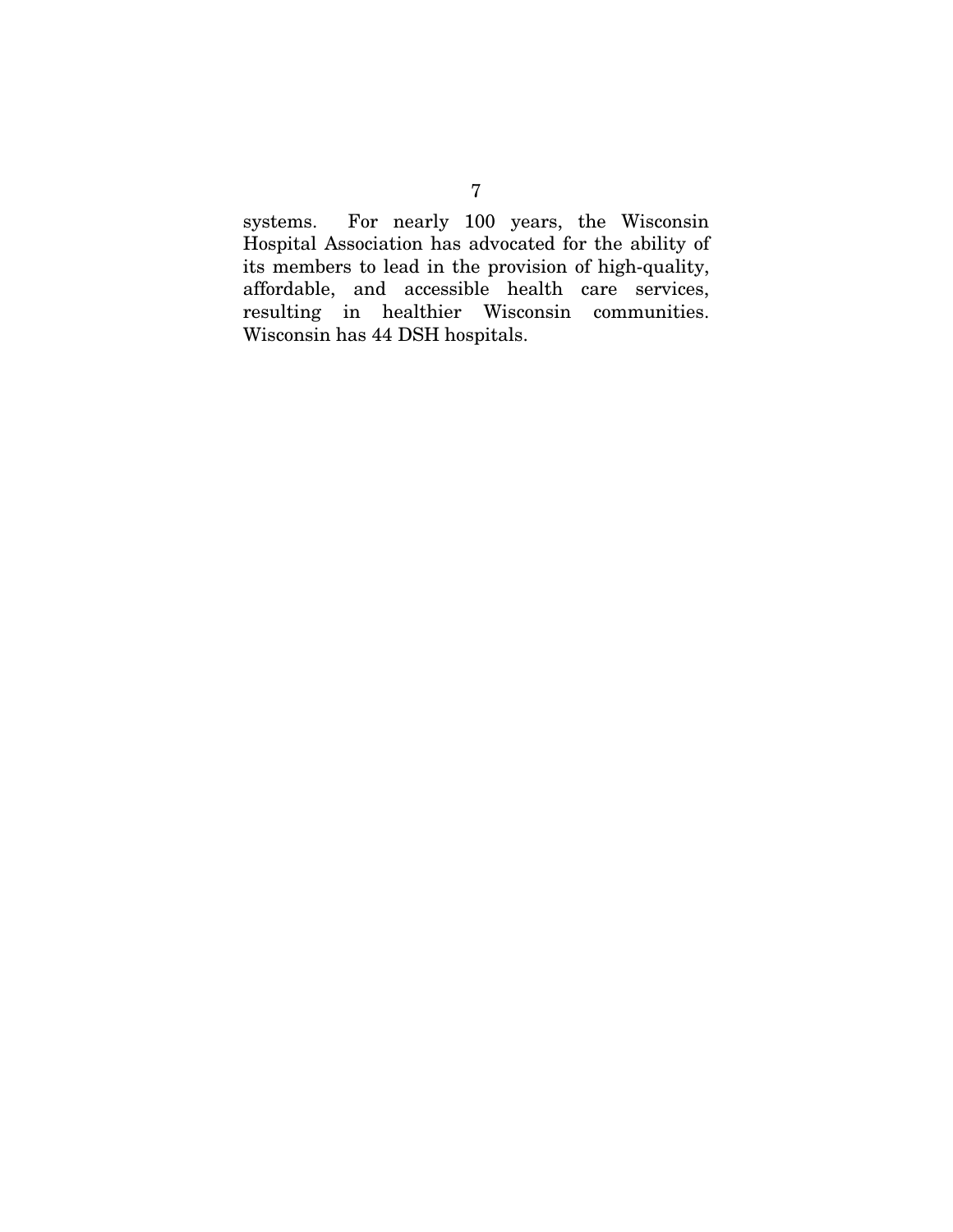### INTRODUCTION AND SUMMARY OF THE ARGUMENT

*Amici*'s member hospitals and health systems serve diverse localities, including rural and urban communities all across the country. They employ millions of health care professionals. And they treat millions of low-income Americans. The services *amici*'s member hospitals provide to our nation's most vulnerable communities often go uncompensated, or are provided at deeply discounted rates. For these reasons, *amici's* members rely on programs established by federal and state governments to assist in providing care to low-income patients. In particular, many of *amici*'s member hospitals rely heavily on Medicare's "Disproportionate Share Hospital" program ("DSH"), which increases Medicare reimbursement rates for hospitals that serve a high-volume of low-income patients.<sup>[2](#page-17-0)</sup>

The importance of the Medicare DSH program cannot be overstated to hospitals and their patients. Many hospitals that serve low-income communities are barely getting by—and indeed, hundreds have either closed in the past decade or are at risk of closing. Losses in government funding, including DSH funding, can force these hospitals to cut off services or close altogether. And when these hospitals close, it can have disastrous consequences, cutting off low-income Americans' access to emergency and primary care, eliminating much-

<span id="page-17-0"></span> <sup>2</sup> *See* 42 U.S.C. § 1395ww(d)(5)(F)(i)(I) (authorizing DSH adjustment payments).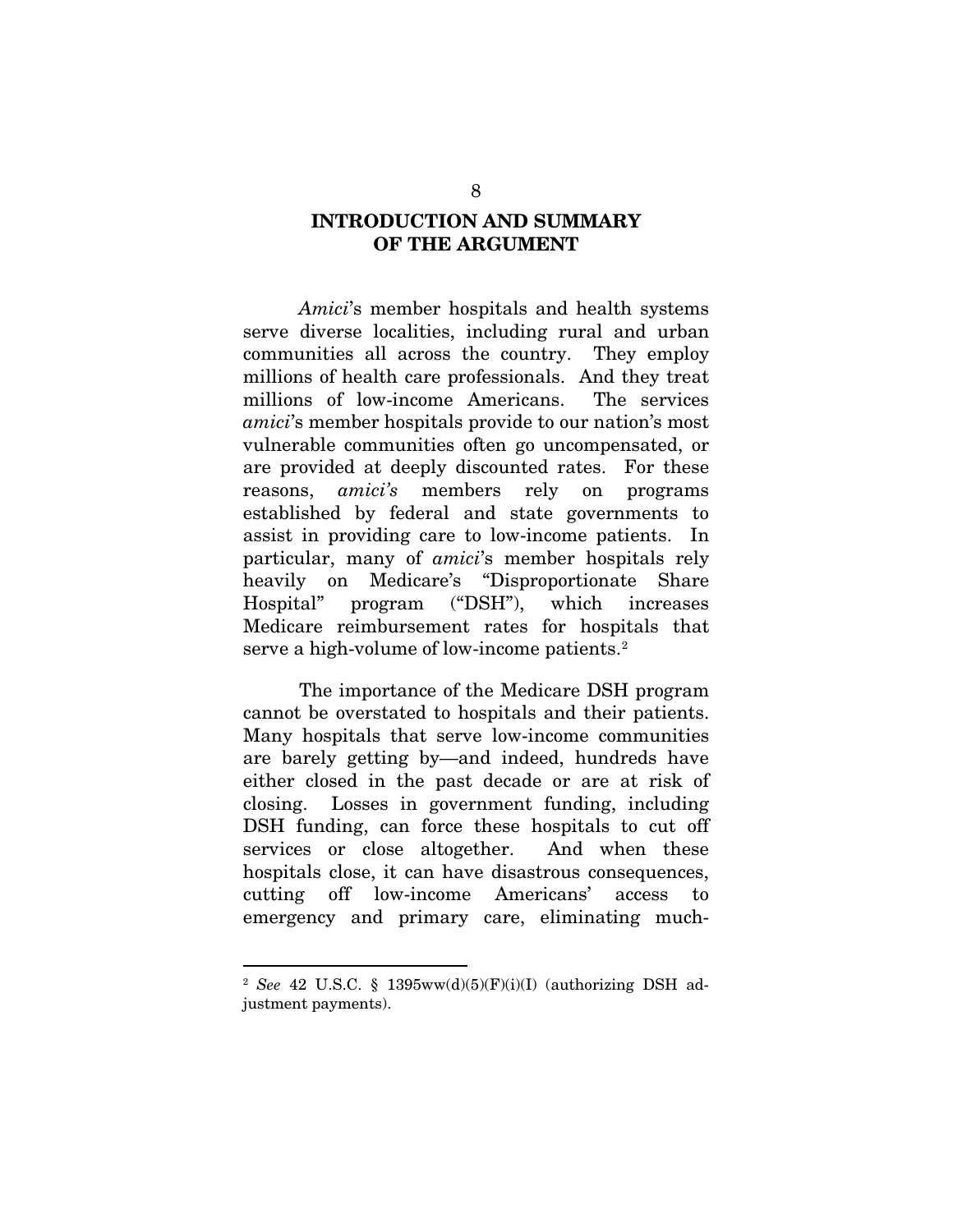needed jobs, and contributing to long-term health crises.

Because these hospitals rely on DSH funding, changes to the program, including to its adjustment formula, can have considerable impacts on their bottom line. As the D.C. Circuit has repeatedly observed, the rule at issue in this case itself may have an enormous financial impact on these institutions.[3](#page-18-0) Yet, notwithstanding the importance of the program, the effect of changes to it are not always intuitive. For example, questions about whether a new adjustment formula (comprised of a complex set of variables that turn on data from other government programs) will result in greater or lower rates of reimbursement are not easy to answer. Likewise, understanding the consequences of a change on medical care *nationally* often requires careful analysis of the priorities, circumstances, and needs of thousands of *local* communities and hospitals.

The combination of these two factors—the clear importance of the DSH program, coupled with

<span id="page-18-0"></span> <sup>3</sup> *See Allina Health Servs. v. Price*, 863 F.3d 937, 939 (D.C. Cir. 2017) ("That difference in interpretation makes a huge difference in the real world. Part C enrollees tend to be wealthier than Part A enrollees. Including Part C days in Medicare fractions therefore tends to lead to lower reimbursement rates. Ultimately, hundreds of millions of dollars are at stake for the Government and the hospitals." (citing *Northeast Hosp. Corp. v. Sebelius*, 657 F.3d 1, 5 (D.C. Cir. 2011)). The Government initially acknowledged the impact of its rule change in its Petition for Writ of Certiorari. *See* Pet. at 23 ("HHS has informed this Office that the particular issue in this case concerning the proper interpretation of the Medicare-fraction statute alone implicates between \$3 and \$4 billion in reimbursement for FY2005 through FY2013.").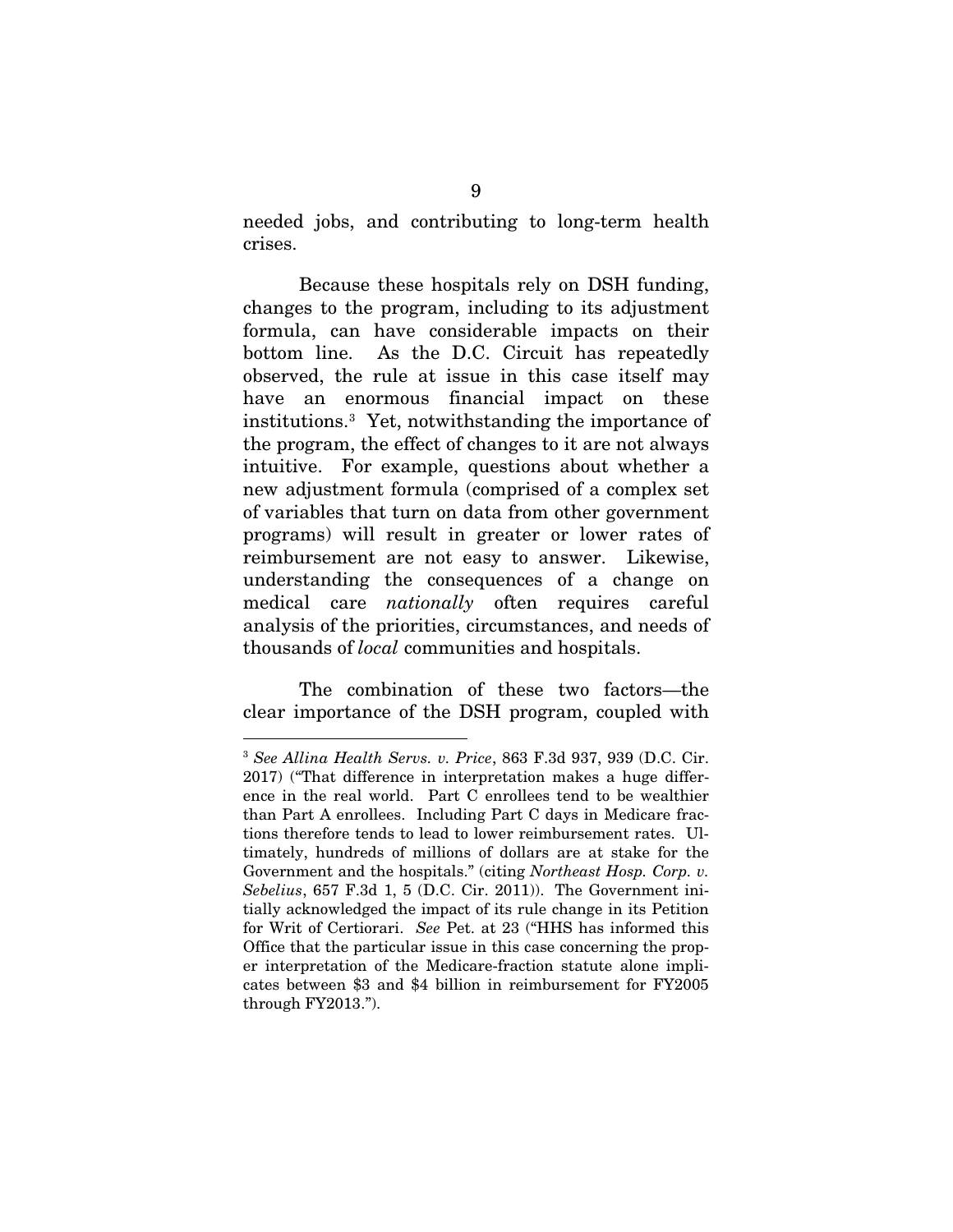the uncertainty surrounding the impacts of changes to that program—underscores a key point that *amici* respectfully ask this Court to bear in mind as it considers this case: when it comes to the DSH program, notice-and-comment procedures are an essential component of rulemaking. Without noticeand-comment, the Department of Health and Human Services ("HHS") may fail to fully understand the range of consequences that a rule change will have on hospitals.

Put simply, notice-and-comment is vital to the successful administration of the DSH program. But one would be hard-pressed to understand why that is so from the Government's merits brief. As framed by the Government, the issue before this Court is "the scope of the notice-and-comment rulemaking requirements that the Department of Health and Human Services (HHS) must follow in administering the Medicare Act."[4](#page-19-0) The Government barely addresses the DSH program at all, instead asserting that this Court's decision will determine whether HHS must use notice-and-comment in making *any and all* decisions relevant to a "panoply of Medicare contractor guidelines and manuals.["5](#page-19-1) Having framed the question this way, the Government asserts that the policy implications of requiring notice-andcomment would be to jeopardize "the flexibility that is essential in light of Medicare's complex and

<span id="page-19-0"></span> <sup>4</sup> Petitioner's Brief ("PB") at 2.

<span id="page-19-1"></span><sup>5</sup> *Id.* at 21.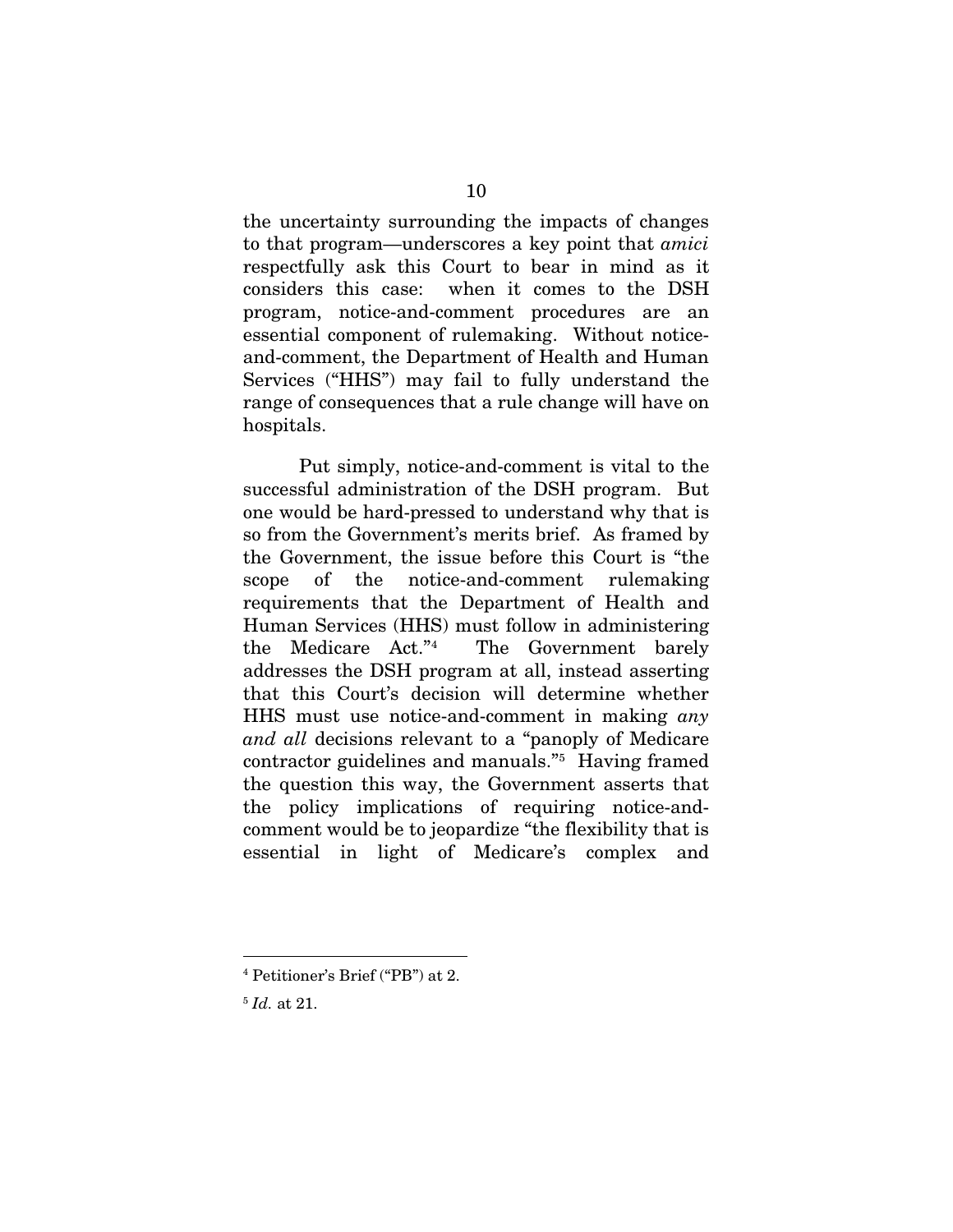frequently changing statutory context and administrative developments."[6](#page-20-0)

The Government is wrong, both in its framing and policy analysis. The question before this Court is nowhere near as broad as the Government describes it. It is, more narrowly, whether notice-and-comment was required under the *unique* circumstances of this case: where HHS made a material, substantive, and nationwide change in connection with how it treats Part C patients in calculating the disproportionate patient percentage—and, as Respondents further highlight, where HHS's choice to eschew notice-andcomment in making this change departed from past Agency practice reflecting HHS's own recognition of the importance of notice-and-comment in this context.[7](#page-20-1) Contrary to the Government's suggestion,

<span id="page-20-0"></span> <sup>6</sup> PB at 42 (citing Richard J. Pierce, Jr., *Distinguishing Legislative Rules from Interpretative Rules*, 52 Admin. L. Rev. 547, 550- 551 (2000)).

<span id="page-20-1"></span><sup>7</sup> *See* Respondents' Brief ("RB") at 10 ("To implement the DSH payment adjustment, including the determination of days in the DSH fractions, the agency has repeatedly used notice-andcomment rulemaking."). In their merits brief, Respondents further explain the relevance of the unique substantive contours of this rule, as well as the history of its promulgation, to understanding why the Government's policy argument and framing of the question presented are incorrect, and why the D.C. Circuit's holding will not encumber the ability of the Centers for Medicare & Medicaid Services to make non-material administrative changes in the context of the DSH program. *See id.* at 24 (summarizing the several reasons why "[t]he D.C. Circuit's holding will not impose the significant administrative burdens the Government suggests," and will have "virtually no implications outside this case."); *id.* at 54-59; *id.* at 55 ("The Government is also wrong to suggest that affirming the D.C. Circuit's Section  $1395hh(a)(2)$  holding will have wide-ranging negative implications for the operation of Medicare.… Contrary to the Govern-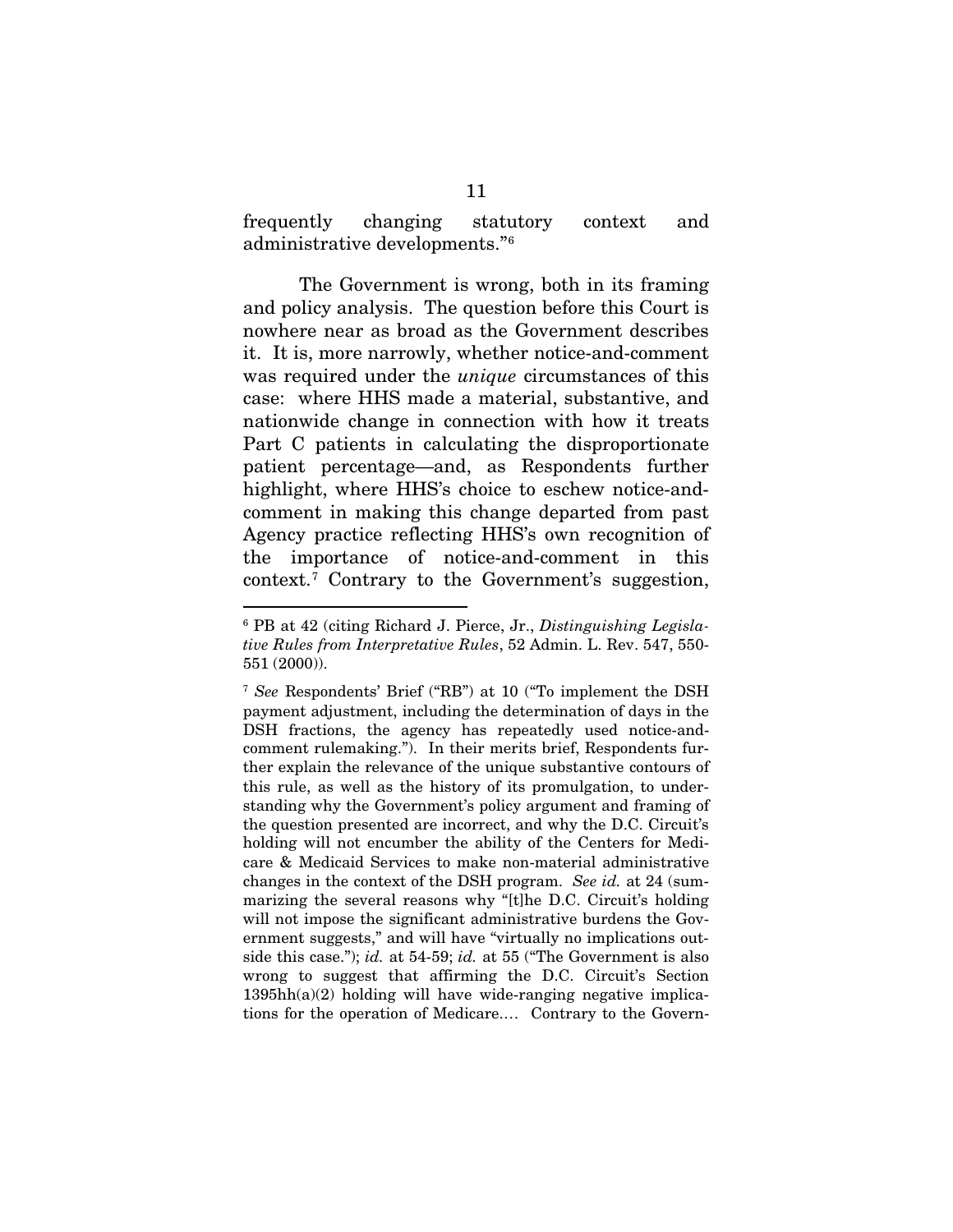there are numerous reasons why notice-and-comment is critical *in this particular context*, especially where HHS's rule change may have a monumental effect on the financial viability of DSH hospitals that serve low-income patients. *Amici* thus respectfully submit this brief to provide the Court with important information about how the DSH program impacts its member hospitals and why notice-and-comment procedures are particularly important to material administrative decisions about DSH funding.

 $\overline{a}$ 

ment's claim (Br. 42), the publication of binding fractions reflecting a renewed change in national Medicare DSH payment policy has no bearing on the agency's ordinary use of instructions and manual guidance to its contractors.").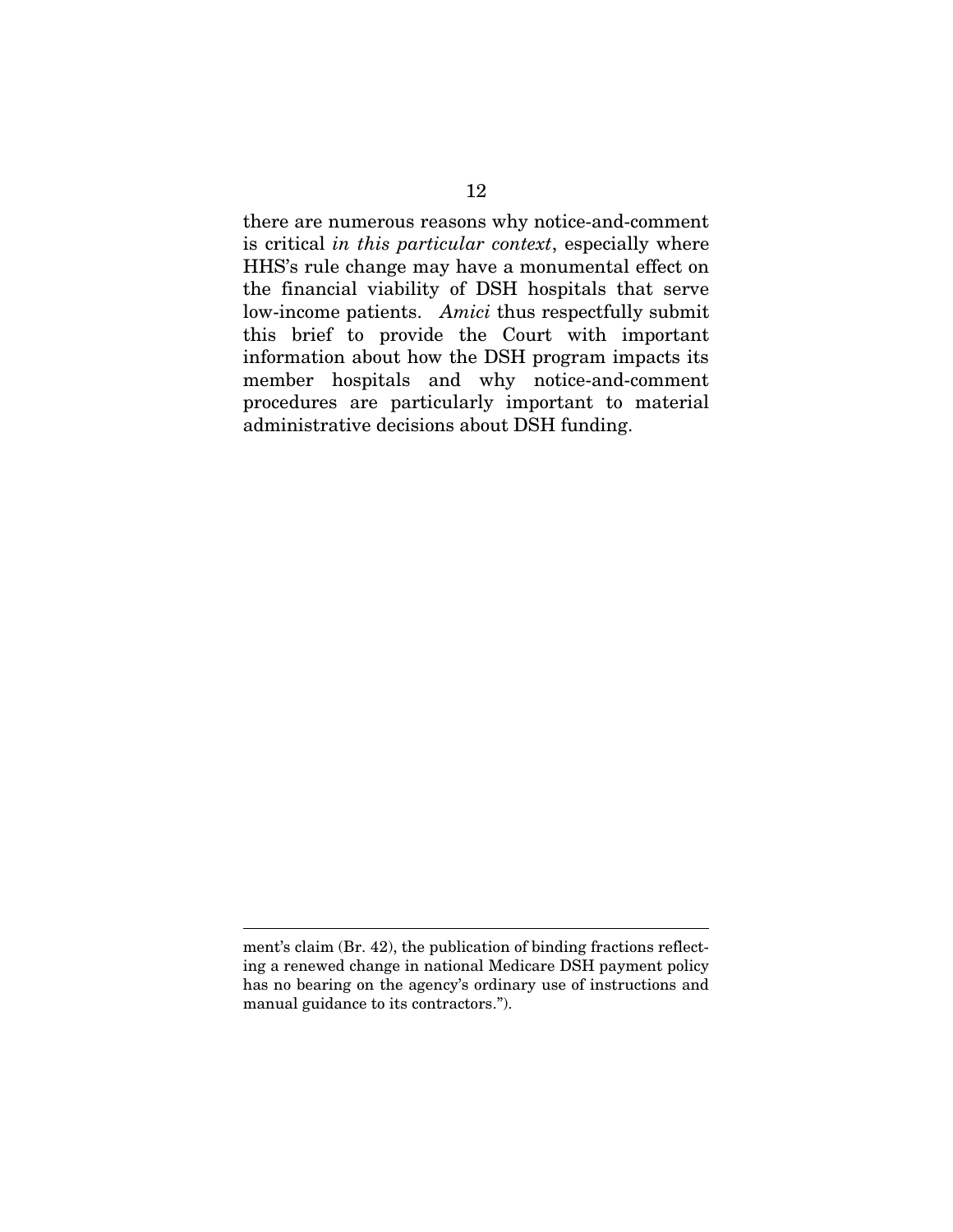#### ARGUMENT

### I. CONGRESS CREATED THE DSH PROGRAM TO ASSIST HOSPITALS IN TREATING LOW-INCOME PATIENTS

A. Congress Created the Medicare DSH Program Both to Reimburse Hospitals for Caring for Lowincome Patients, and to Ensure Such Hospitals Survive to Support Their Communities

In the early 1980s, Congress instituted reforms to the reimbursement process under Medicare.[8](#page-22-0) In response, certain hospitals expressed concern that the rules—which lowered reimbursement rates failed to consider the high costs associated with treating large numbers of low-income patients.[9](#page-22-1) Responding to these concerns, Congress proposed cost adjustments for hospitals serving low-income communities, initially delegating the job of developing such adjustments to HHS.<sup>10</sup> When, after several years, HHS failed to act, Congress itself stepped in, establishing the DSH payment system in 1986 under the Comprehensive Omnibus Budget

<span id="page-22-0"></span> <sup>8</sup> *See* Lynne Fagnani and Jennifer Tolbert, *The Dependence of Safety Net Hospitals and Health Systems on the Medicare and Medicaid Disproportionate Share Hospital Payment Program*, National Association of Public Hospitals & Health Systems, at 3 (Nov. 1999), available at https://collections.nlm.nih.gov /catalog/ nlm:nlmuid-100927939-pdf.

<span id="page-22-1"></span><sup>9</sup> *See id.*

<span id="page-22-2"></span><sup>10</sup> *See id.*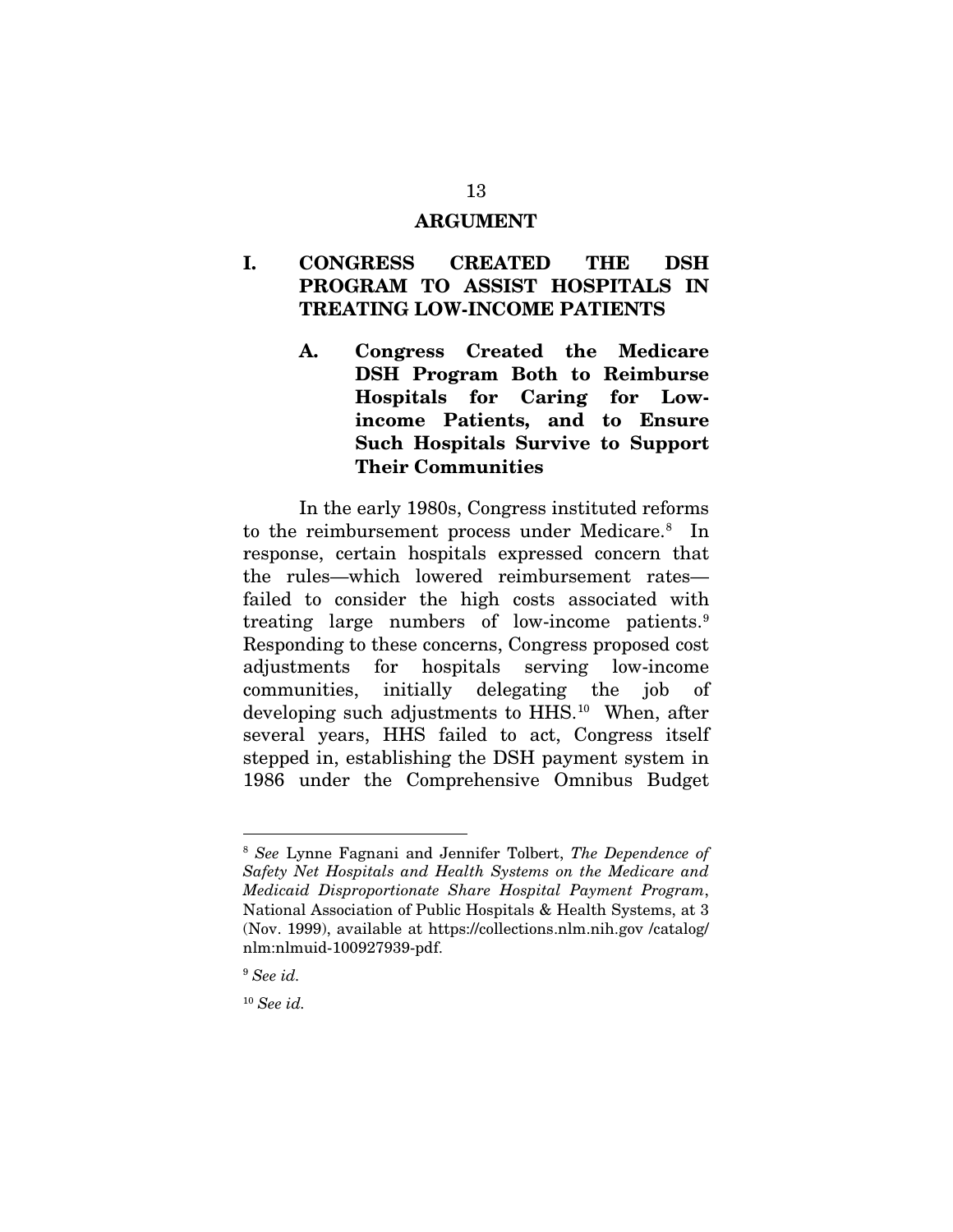Reconciliation Act (COBRA).[11](#page-23-0) The program established criteria for "urban" and "rural" hospitals to qualify for DSH adjustment payments depending on their "disproportionate patient percentage"—a rough approximation for the proportion of care they provide to low-income patients.[12](#page-23-1) In particular, it used the sum of two formulas to calculate this percentage: what the District Court in this case referred to as the "Medicare fraction" and the "Medicaid fraction."[13](#page-23-2) The Medicare fraction takes the number of patient days for patients entitled to both Medicare Part A and supplemental security income benefits, and divides that number by the number of days for all patients entitled to benefits under Medicare Part A.[14](#page-23-3) The Medicaid fraction, in turn, takes the number of patient days for individuals who are eligible for Medicaid but not entitled to benefits under Medicare Part A, and divides it by the total number of patient days.<sup>15</sup>

In creating the DSH program, Congress cited research suggesting two conclusions. *First*, it is more costly to treat low-income patients. Poorer patients

<span id="page-23-0"></span> <sup>11</sup> *See* 42 U.S.C. § 1395ww(d)(5)(F)(i); *see also* Disproportionate Share Hospital (DSH), CMS.gov, https://www.cms.gov/Medi care/Medicare-Fee-for-Service-Payment/AcuteInpatientPPS/ dsh.html (last accessed Dec. 11, 2018).

<span id="page-23-1"></span><sup>12</sup> *See* 42 U.S.C. § 1395ww(d)(5)(F)(v); *see generally* 42 U.S.C. §  $1395ww(d)(5)(F)$ .

<span id="page-23-2"></span><sup>13</sup> *Allina Health Servs. v. Burwell*, 201 F. Supp. 3d 94, 98 (D.D.C. 2016); *see also Allina Health Servs. v. Price*, 863 F.3d 937, 939 (D.C. Cir. 2017).

<span id="page-23-3"></span><sup>14</sup> 42 U.S.C. § 1395ww(d)(5)(F)(vi)(I).

<span id="page-23-4"></span><sup>15</sup> *See id.* at § 1395ww(d)(5)(F)(vi)(II).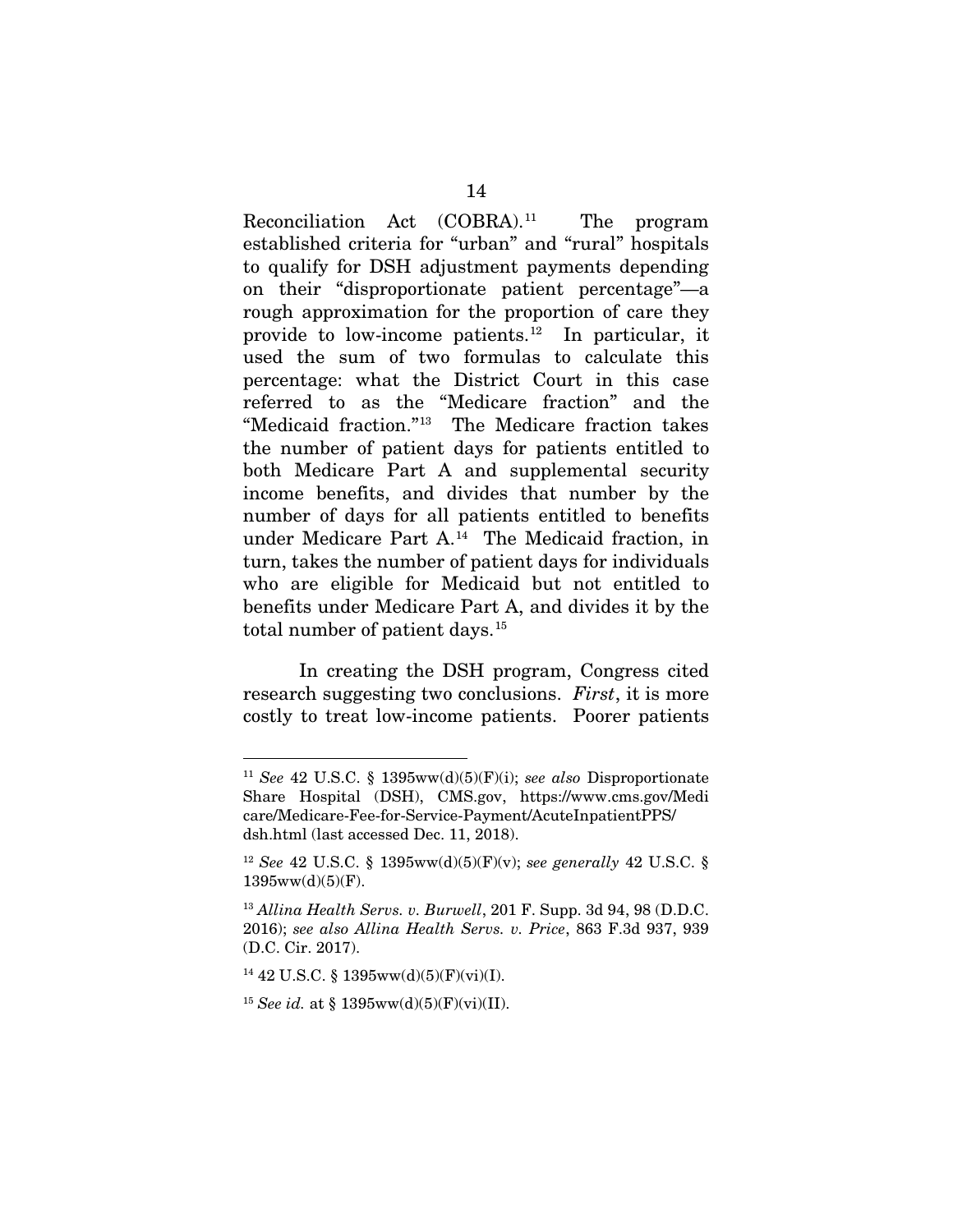seek medical care or intervention only for more severe problems, and thus tend to be sicker than comparable patients.[16](#page-24-0) *Second*, hospitals that treat a large percentage of low-income patients tend to incur higher per-patient costs. $17$  Given these realities, Congress expressed concern that if hospitals treating such patients did not receive additional financial assistance, they could close—which could have a stark effect on the low-income patients they served and on their communities.<sup>[18](#page-24-2)</sup>

Under the DSH program, qualifying hospitals have received billions in federal funding to offset the costs of caring for low-income patients.<sup>19</sup> These payments, in turn, have been critical to hospitals that treat low-income and uninsured patients, and that,

<span id="page-24-0"></span> <sup>16</sup> *See* Felicien "Fish" Brown, *Health Policy – DSH Hospitals: Still Caring for the Poor*, Journal of the Catholic Health Association of the United States (Jan-Feb. 1999), available at https://www.chausa.org/publications/health-

progress/article/january-february-1999/health-policy-dshhospitals-still-caring-for-the-poor (describing Congressional research that motivated the creation of DSH).

<span id="page-24-1"></span><sup>17</sup> *See Brown, supra* note 16.

<span id="page-24-2"></span><sup>18</sup> *See Brown*, *supra* note 16; *see also* Fagnani, note 8, at 5 ("[T]he purpose of the DSH program has evolved into the much broader one of protecting access to care for low-income patients by supporting the institutions that serve them.").

<span id="page-24-3"></span><sup>19</sup> *See* Fagnani, *supra* note 8, at 5. Medicaid has a separate DSH program, which—in concert with the Medicare DSH program assists hospitals serving low-income patients through a federal/state partnership. *See Medicaid Disproportionate Share Hospital (DSH) Payments*, Medicaid.gov, https://www.medicaid.gov /medicaid/finance/dsh/index.html (last visited Dec. 11, 2018); Fagnani, *supra* note 8, at 7-11 (describing the history of this program).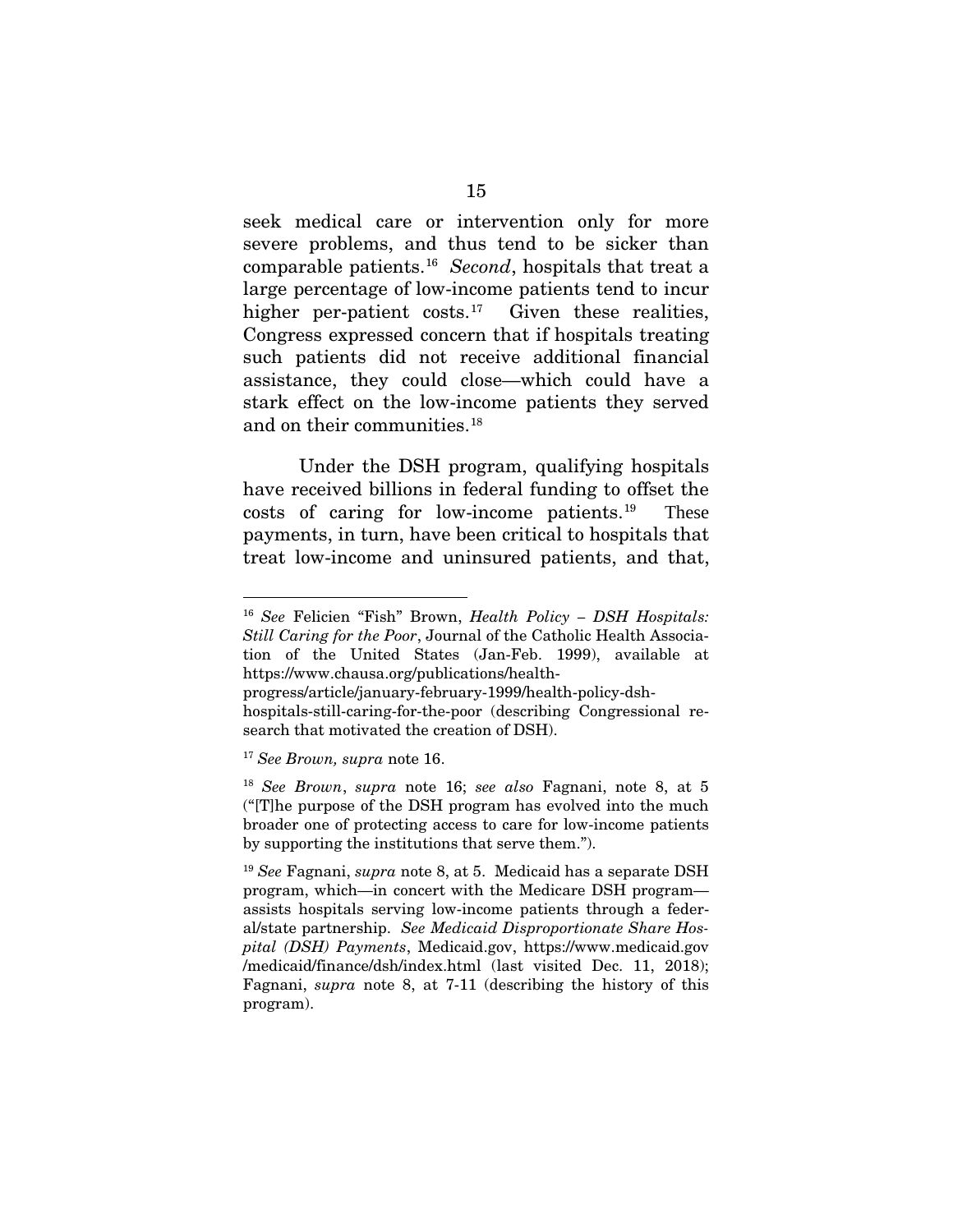without assistance, "have little capacity to recoup their costs … by charging higher fees."[20](#page-25-0)

### B. DSH Payments Remain a Necessary Source of Funding for Hospitals Treating Low-income Patients

The DSH program has only grown in importance since it was first created, and it remains vital to assisting hospitals in providing uncompensated care to low-income and uninsured Americans. Such care is more important than ever in preventing long-term health crises, supporting lowincome communities, and treating the millions of uninsured Americans who turn to safety net hospitals for services. $21$ 

<span id="page-25-0"></span> <sup>20</sup> Michael Spivey & Arthur L. Kellerman, *Rescuing the Safety Net*, 360 New Engl. J. Med. 2598, 2598 (June 18, 2009), available at https://www.nejm.org/doi/10.1056/NEJMp 0900728*.*

<span id="page-25-1"></span><sup>21</sup> *See* Fagnani, *supra* note 8, at v ("[t]he major sources of" reimbursement "safety net hospitals" receive for uncompensated care come from "Medicare and Medicaid [DSH] programs, along with appropriations from state and local governments"); Caitlin Podbielski, *Piling It on DSH Providers' Plate: Why PPACA's Eyes Are Bigger Than Its Stomach*, 20 Annals Health L. Advance Directive 144, 150–51 (2011) (describing "safety net hospitals" that require federal assistance to reimburse them for uncompensated care); Brown, *supra* note 16 (explaining "safety-net hospitals often treat a high percentage of Medicare and Medicaid patients," and that "Medicare DSH payments are an integral part of the[ir] overall revenue structure"); *id.* ("Catholic hospitals alone received \$503 million in Medicare DSH payments last year."); Ariel Hart & Tamar Hallerman, *Grady, Georgia Hospitals Stand to Lose Millions in Federal Payments*, The Atlanta Journal-Constitution, Aug. 5, 2017, available at https://www.myajc.com/news/state-ampampamp-regional/grady-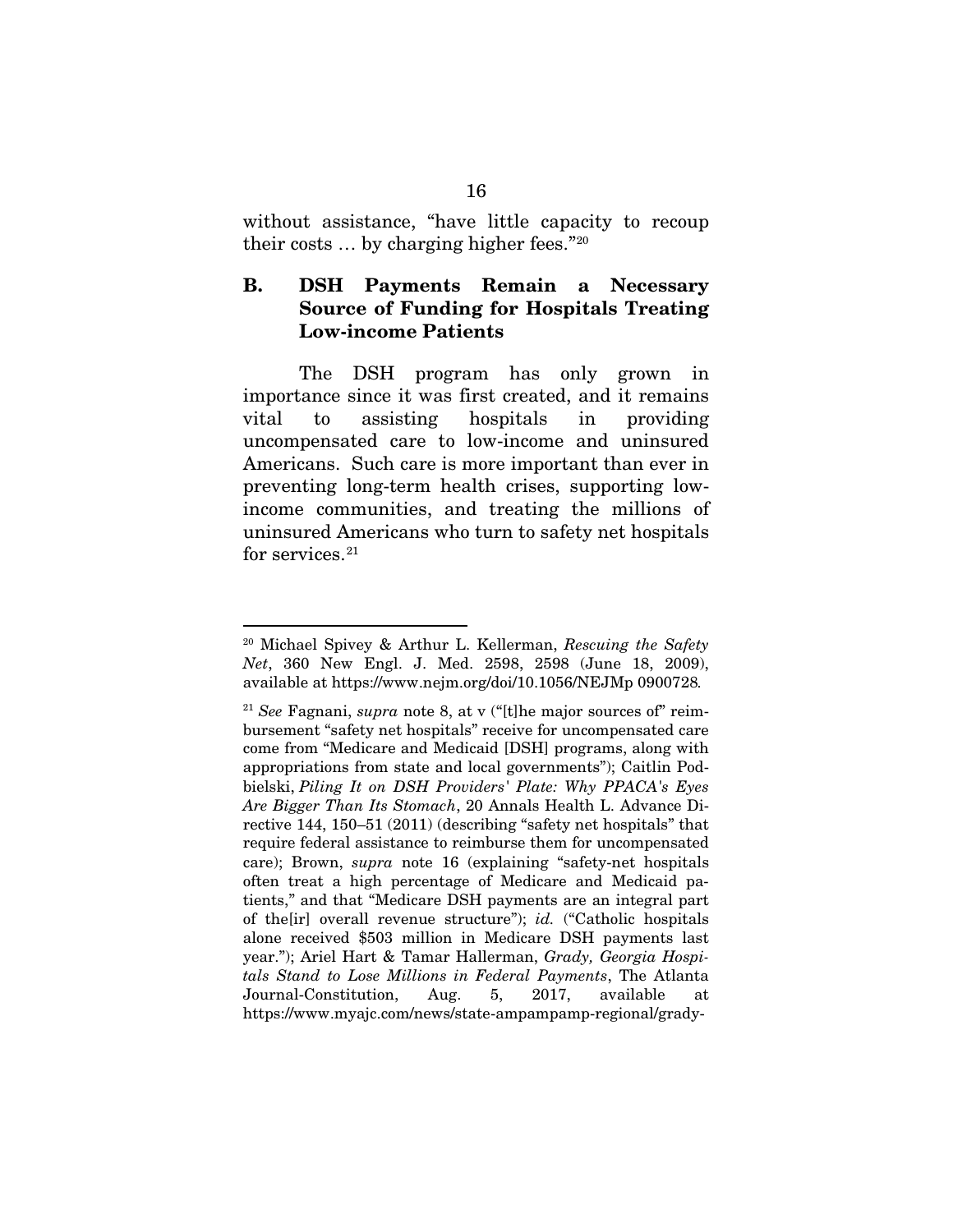To illustrate the continued significance of DSH funds, it is helpful to look at two particularly vulnerable categories of hospital (each of which is represented among *amici*'s membership): hospitals that treat low-income rural and urban communities.<sup>22</sup> Rural and urban hospitals are often dependent on DSH funds, and their closure or compelled curtailment of services would have disastrous effects on low-income Americans and their communities.

The rural health crisis is well-documented but often underappreciated. Rural hospitals that serve low-income communities are closing at an alarming rate.[23](#page-26-1) These closures often result from a lack of

 $\overline{a}$ 

<span id="page-26-1"></span><sup>23</sup> *See* Brittany Ruess, *Rural Hospitals on Life Support in Missouri*, Columbia Daily Tribune, Sept. 30, 2017, available at https://www.columbiatribune.com/news/20170930/rural-

hospitals-on-life-support-in-missouri (describing a study by the National Rural Health Association that found "673 rural hospitals were at risk of closure and 210 [were] considered to be at an extreme risk for closing"); Jane Wishner, et al, *A Look at Rural Hospital Closures and Implications for Access to Care: Three Case Studies*, Kaiser Family Foundation (July 7, 2016), available at https://www.kff.org/report-section/a-look-at-ruralhospital-closures-and-implications-for-access-to-care-three-casestudies-issue-brief/ ("The number of rural hospital closures has increased significantly in recent years. This trend is expected to continue, raising questions about the impact the closures will have on rural communities' access to health care services."); Lisa

georgia-hospitals-stand-lose-millions-federalpayments/cLZvuPw5flFUuehW1c292H/.

<span id="page-26-0"></span><sup>22</sup> Podbielski, *supra* note 21, at 146 (safety net hospitals "are typically located where the uninsured reside, in depressed rural communities and inner cities"); *accord* Spivey, *supra* note 20, at 2; Brown, *supra* note 16 ("Most DSH hospitals are in urban areas and often the only source of medical care for the poor, who are often uninsured. However, a significant number of these … institutions exist in rural areas as well.").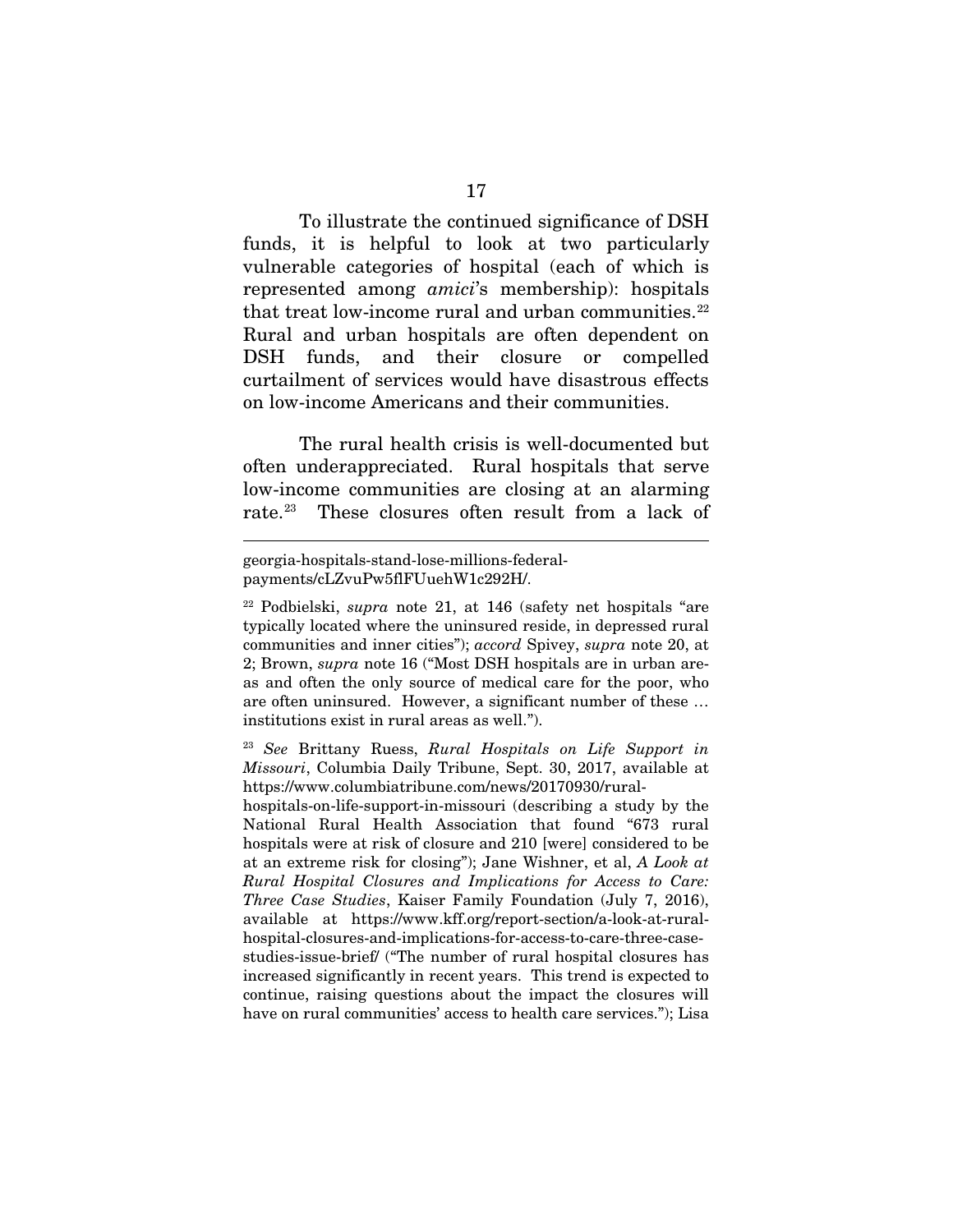adequate funding to support low-income patients and a lack of reimbursement for uncompensated care.<sup>[24](#page-27-0)</sup>

The effect of additional losses in funding for rural hospitals—and attendant closures——would be devastating. When rural hospitals close, low-income patients often have to drive long distances for health

 $\overline{a}$ 

Rab, *Rural Hospitals Are Dying and Pregnant Women Are Paying the Price*, Politico (Oct. 3, 2017), https://www.politico.com/magazine/story/2017/10/03/meadowsmedicaid-rural-hospitals-pregnant-women-dying-215671 (suggesting rural hospitals—to avoid closure—may close expensive units, such as maternity wards); Les Masterson, *Health Affairs: Ending Medicaid Expansion Would Cause Rural Hospitals to go Under*, HeathCareDive.com (Jan. 9, 2018), https://www.healthcaredive.com/news/health-affairs-endingmedicaid-expansion-would-cause-rural-hospitals-to-go/514307/; Michael Ollove, *'Safety Net' Hospitals Face Federal Budget Cuts*, Pew (Jan. 16, 2018), https://www.pewtrusts.org/en/research-andanalysis/blogs/stateline/2018/01/16/safety-net-hospitals-facefederal-budget-cuts (rural hospitals serving low-income communities "are struggling to keep their doors open"); Debby Warren, *Rural Hospitals Face Growing Financial Trouble, Says Moody's*, Nonprofit Quarterly (Sept. 11, 2018), https://nonprofitquarterly.org/2018/09/11/rural-hospitals-facegrowing-financial-trouble-says-moodys/ (noting that the effect of closures could be the loss of 99,000 jobs, and the loss of direct access to care for nearly 12 million patients); Adrienne St. Clair*, Rethinking Rural Health Solutions to Save Patients and Communities,* NPR.org (Feb. 28, 2018), https://www.npr.org/ sections/health-shots/2018/02/28/588826085/rethinking-ruralhealth-solutions-to-save-patients-and-communities.

<span id="page-27-0"></span><sup>24</sup> Wishner, *supra* note 23; Ruess, *supra* note 23 ("Uncompensated care, or care provided the hospital (sic) but not paid for, was largely to blame for the Fulton hospital's poor financial situation. This issue has become all too common for rural hospitals that are located in communities with higher rates of Medicare and Medicaid patients, poverty and people in worse health.").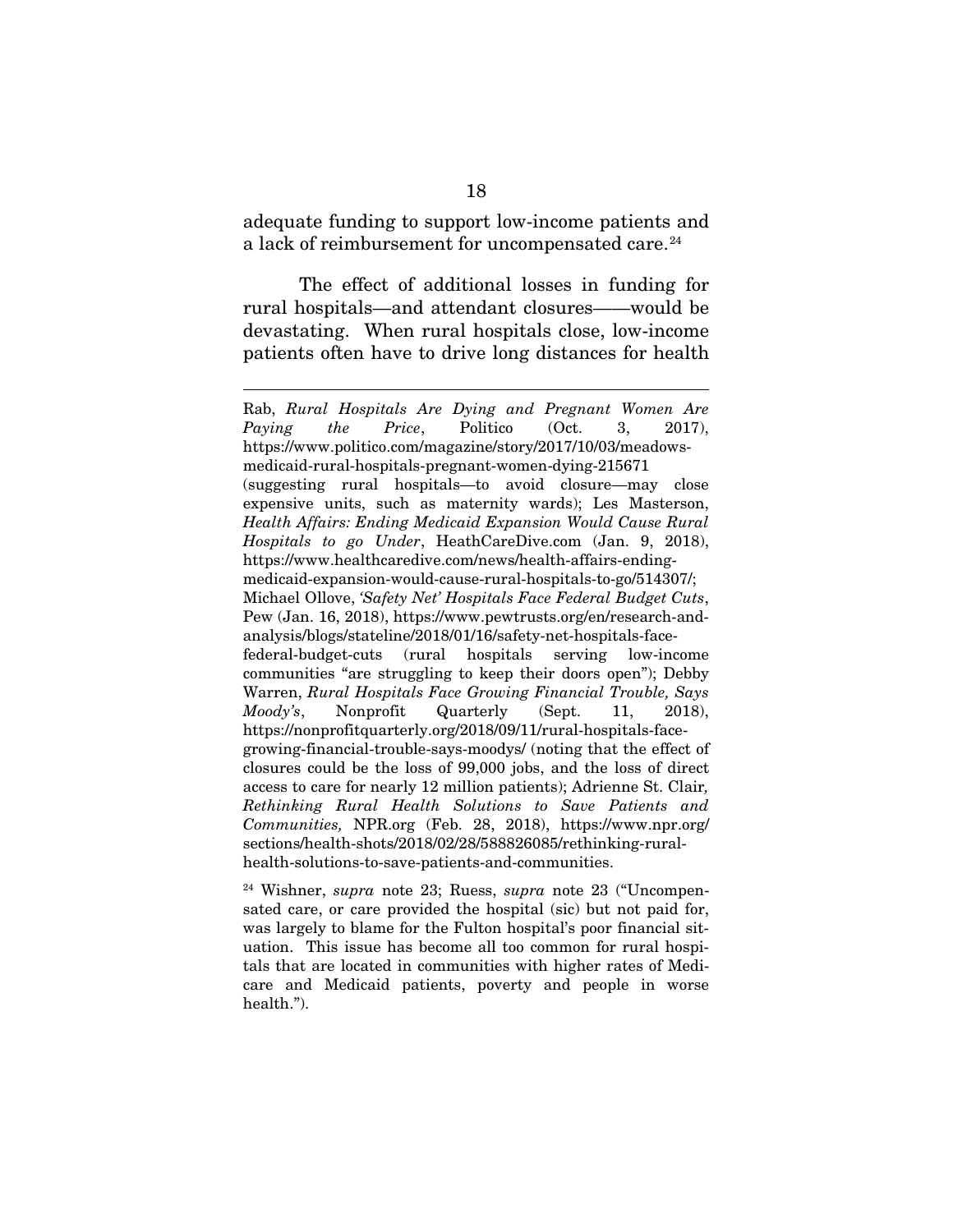care, and in the process can lose access to emergency care,<sup>[25](#page-28-0)</sup> primary care,<sup>[26](#page-28-1)</sup> and specialty care.<sup>27</sup> Further, the closure of such institutions can have unforeseen effects that go beyond the provision of medical care. The closure of a hospital can lead to job losses and make it harder for communities to attract new employers,<sup>[28](#page-28-3)</sup> and can cut off other support services a

<span id="page-28-3"></span><sup>28</sup> St. Clair, *supra* note 23 ("For many citizens in small-town America, losing the local hospital would threaten the livelihood

<span id="page-28-0"></span> <sup>25</sup> Wishner, et al, *supra* note 23 (noting that in case studies of rural hospital closures, "stakeholders emphasized that a major impact … was the loss of access to emergency care in the community"); Rab, *supra* note 23 (noting that, for one patient, the closest hospital with a maternity ward was an hour away after her local hospital closed, and citing to studies that indicate that pregnant women who have to travel more than hour to give birth experience more negative medical outcomes); *Key Facts About the Uninsured Population*, Kaiser Family Foundation, at 8 (Dec. 07, 2018), https://www.kff.org/uninsured/fact-sheet/keyfacts-about-the-uninsured-population/ ("[S]afety net providers have limited resources and service capacity, and not all uninsured people have geographic access to a safety net provider").

<span id="page-28-1"></span><sup>26</sup> Wishner, *supra* note 23 ("Because hospital emergency departments are a major source of primary care in rural areas, closures can have a significant impact on access to primary care, but some communities can fill these gaps."); Rab, *supra* note 23 (noting that pregnant women may miss prenatal appointments when long drives—the function of insufficiently close medical institutions—deter them from seeking care).

<span id="page-28-2"></span><sup>27</sup> Wisher, *supra* note 23 (noting that rural communities already faced shortages of specialty care, and that these "difficulties in accessing specialty care increased following the closures"); Health Policy Institute, *Rural and Urban Health, Data Profile Number 7*, Georgetown University (Jan. 2003), available at https://hpi.georgetown.edu/agingsociety/pubhtml/rural/rural.ht ml (describing the physician shortage in rural America, including a severe shortage in mental health professionals).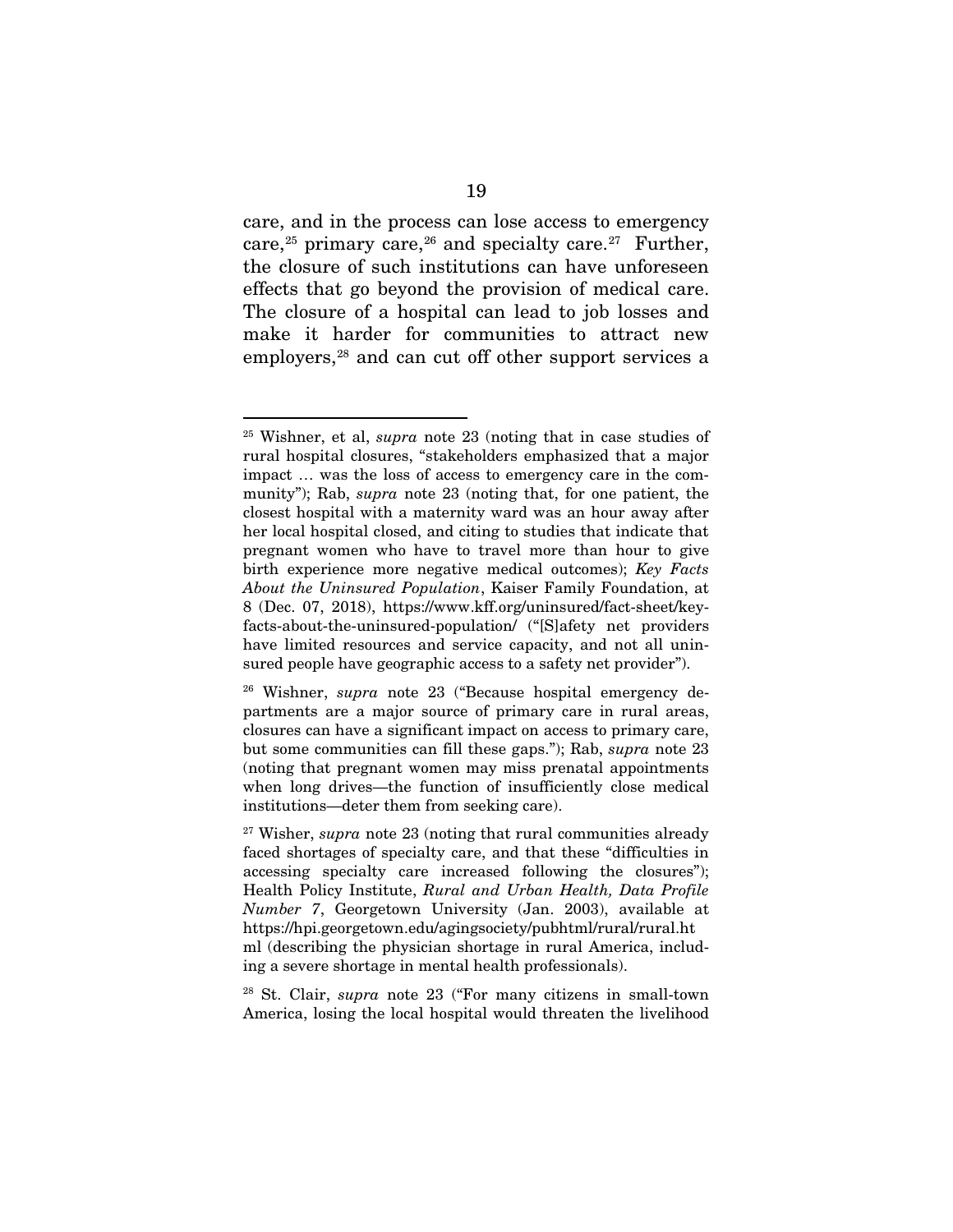hospital provides to a community beyond direct care.<sup>[29](#page-29-0)</sup>

To be sure, the financial picture for rural hospitals that treat low-income patients is complex. Medicare DSH adjustment payments are not the only source of funds keeping such vulnerable institutions afloat, and a lack of funding is not the only factor contributing to closures. But DSH funds are vital support that can be the difference between financial success and failure.<sup>30</sup> Indeed, the issue is not simply whether such vulnerable institutions will close. Instead, rural hospitals facing cuts in DSH funding face the impossible choices of which services to cut, and more starkly, whether they can continue at all to provide key services to low-income patients and communities—services that are typically unprofitable.<sup>31</sup>

 $\overline{a}$ 

<span id="page-29-1"></span><sup>30</sup> *See* Jack O'Brien, *After Individual Mandate Repeal, Who'll Pay for Rise in Uncompensated Care*, *Health*Leaders (Dec. 20, 2017), https://www.healthleadersmedia.com/finance/afterindividual-mandate-repeal-who%E2%80%99ll-pay-riseuncompensated-care (citing a study estimating that 35% of un-

of the town and its people"); *accord* Wishner, et al., *supra* note 23; Rab, *supra* note 23.

<span id="page-29-0"></span><sup>29</sup> *See, e.g.*, Wishner, et al., *supra* note 23 (hospital staff had assisted the community by stabilizing individuals with acute mental health and addiction needs and arranging for their transport; when the hospital closed, "local capacity to address these needs disappeared").

compensated care costs are covered by the federal government).

<span id="page-29-2"></span><sup>31</sup> *See* Podbielski, *supra* note 21, at 157-58; Robyn Whipple Diaz, *Unequal Access: The Crisis of Health Care Inequality for Low-Income African-American Residents of the District of Columbia*, 7 J. Health Care L. & Policy 120, 128–29 (2004).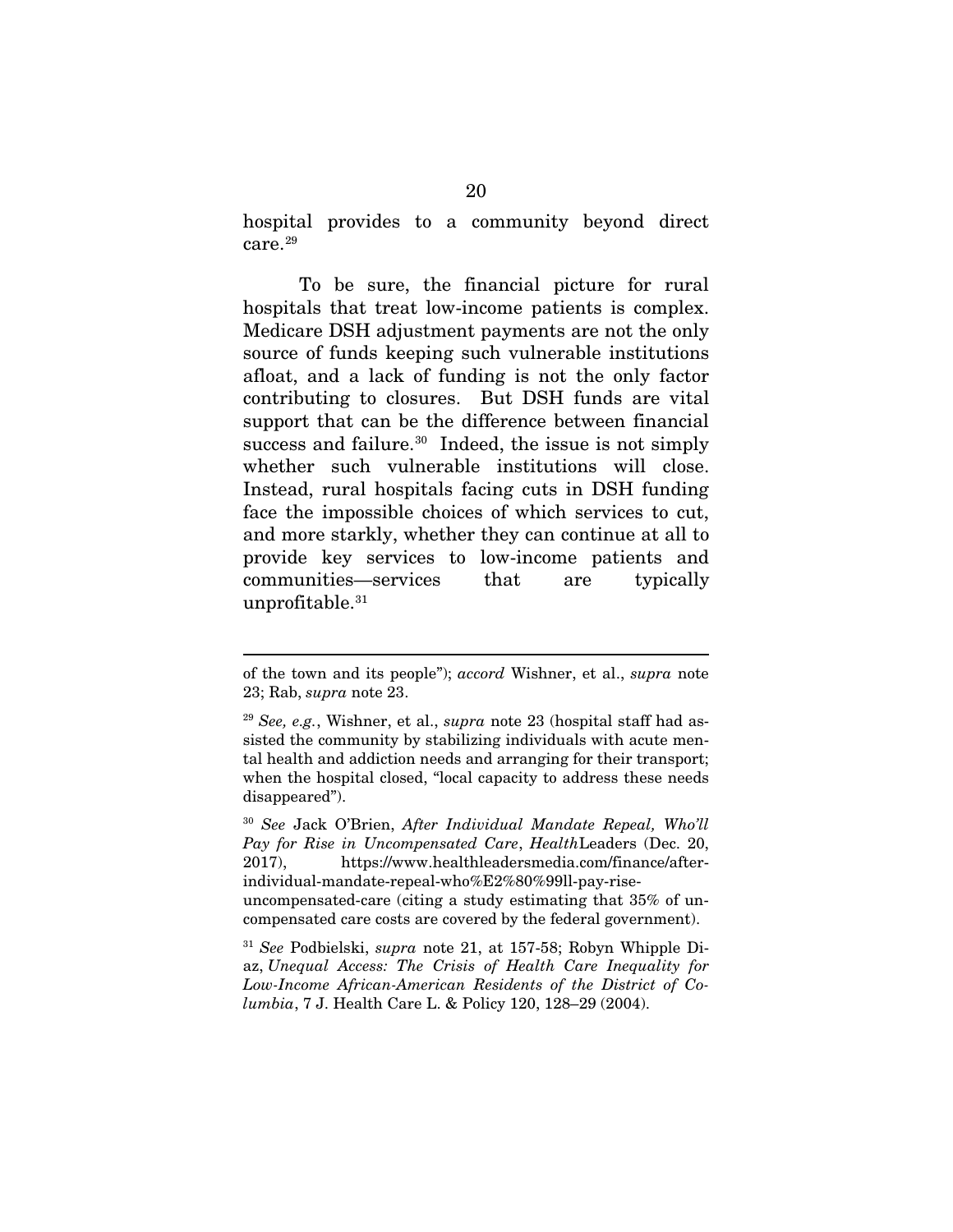Much like their rural counterparts, hospitals that treat low-income patients in urban communities are similarly dependent on DSH payments—and equally financially vulnerable.<sup>32</sup> In fact, cuts in DSH funding will arguably impact urban hospitals *more*, because those hospitals receive the bulk of Medicare DSH funding as an empirical matter.<sup>[33](#page-30-1)</sup> What is more, closure of such facilities—or curtailment of services

<span id="page-30-1"></span><sup>33</sup> Fagnani, *supra* note 8, at 5.

<span id="page-30-0"></span> <sup>32</sup> *See* Diaz, *supra* note 31, at 121 (discussing the effect of the closure of D.C. General Hospital on the low-income African American community in Southeast D.C.); *see also* David Moyse, *Urban Legend: Dispelling the Myth That Rural Hospitals Require Increased Federal Funding at the Expense of Urban Hospitals*, 22 J. Contemp. Health L. & Policy 210, 217 (2005) ("The greater numbers of low-income, uninsured individuals living in urban areas strain hospitals because the individuals are unable to pay for rendered services"); *id.* at 210 (citing the "severe financial pressures and difficulties" faced by urban hospitals); Ollove, *supra* note 23 (noting that dramatic cuts in DSH funding could impair the New York City Health and Hospitals' ability to treat the 410,000 New Yorkers without health insurance); Debra A. Draper, et al., *Community Report: Financial Pressures Continue to Plague Hospitals*, Health System Change (Summer 2001), available at http://www.hschange.org/CONTENT/359/#jump1 ("Urban hospitals—which constitute the core safety net for low-income, uninsured individuals—have been particularly hard hit by declining patient volume and fewer privately insured patients."); Fagnani, *supra* note 8, at 5, 14, 19, 22 ("Medicare and Medicaid DSH payments have been a vital source of financing for these urban safety net hospitals;" "[w]ithout Medicare DSH payments, the hospitals [analyzed] would have experienced a 10 percent loss on Medicare payments;" and without DSH payments altogether, the "hospitals would have experienced an alarming negative 7 percent margin on total operations in 1996"); Brown, *supra* note 16 ("Medicare DSH payments are an integral part of the overall revenue structure of safety-net hospitals [in urban areas]").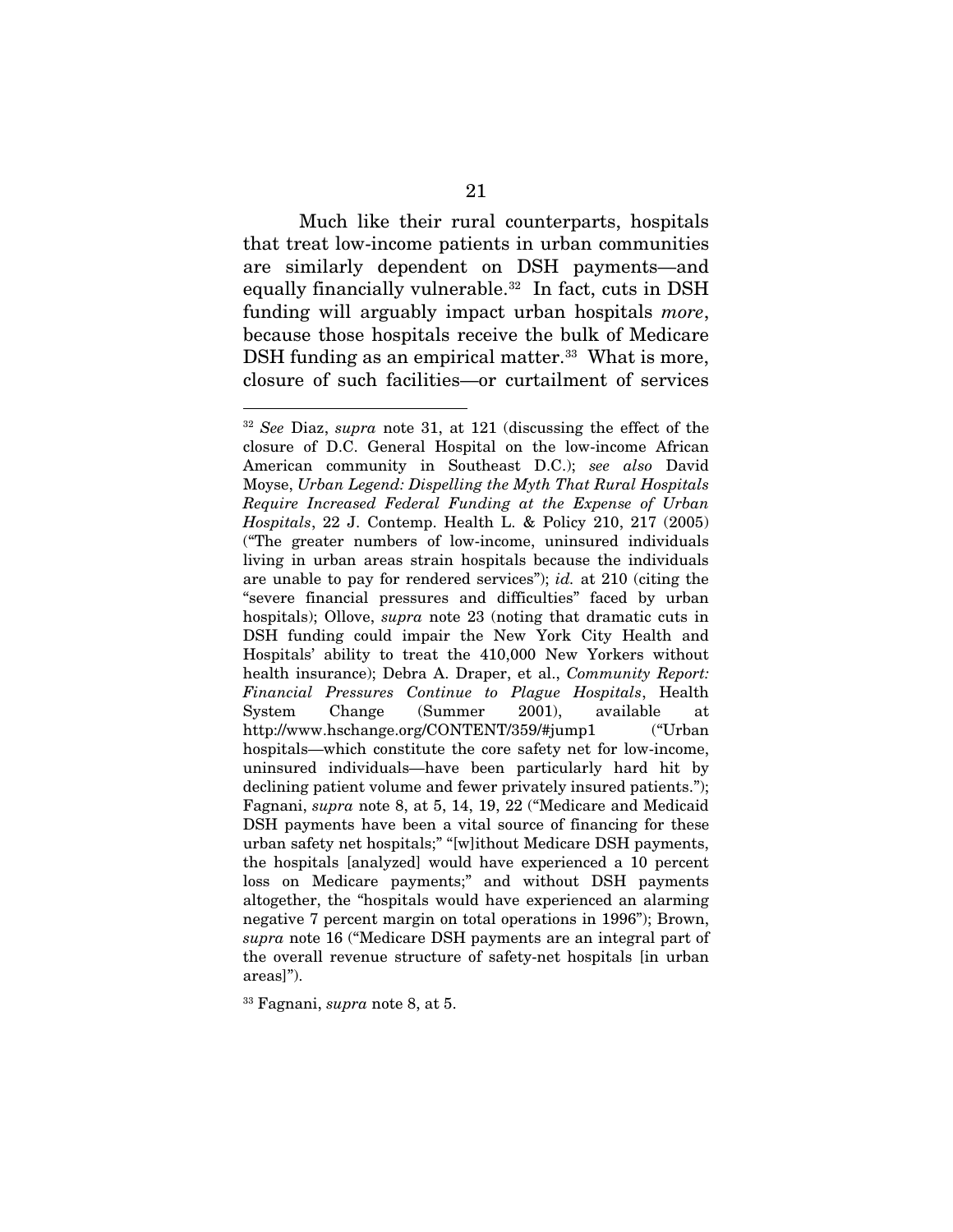they might otherwise offer—would have enormous consequences on low-income individuals' access to care.[34](#page-31-0) And such closures can also have ripple effects, because urban hospitals often provide ancillary services, including disaster relief programs and even anti-terrorism response plans.[35](#page-31-1)

Given the extraordinarily tight margins that DSH hospitals operate under, it should come as no surprise that the reimbursement process is crucial to their success or failure.<sup>36</sup> One study noted, for

<span id="page-31-0"></span> <sup>34</sup> Diaz, *supra* note 31, at 133 (describing difficulties faced by low-income D.C. residents in accessing primary care after the closure of D.C. General); *id.* at 121 ("Without access to these hospitals, many of D.C.'s poor African-American residents face[d] extremely limited access to health care services ...."); Renee Y. Hsia, et al. *A US National Study of the Association Between Income and Ambulance Response Time in Cardiac Arrest,*  JAMA Network (Nov. 30, 2018), https://jamanetwork.com/jour nals/jamanetworkopen/fullarticle/2716993 (noting that "[i]n the wake of an increasing number of hospital and emergency department shutdowns, poorer neighborhoods and vulnerable populations have had even less access to care," which, in part, has contributed to an income gap in ambulance response time to a cardiac arrest).

<span id="page-31-1"></span><sup>35</sup> Spivey, *supra* note 20, at 2598 ("In many cities, large safetynet hospitals anchor their region's disaster-response plan. When such hospitals are forced to close or curtail key services, the spillover effects can reach far beyond the uninsured"); Moyse, *supra* note 32, at 219 (describing costly "anti-terrorism measures" implemented by urban hospitals after September 11, 2001).

<span id="page-31-2"></span><sup>36</sup> Fagnani, *supra note* 8, at 5 ("Hospitals that treat large numbers of low-income and uninsured patients often face severe financial difficulties as a result of their mission-related activities. Medicare DSH payments to these hospitals ease their financial burden and help to ensure their continued accessibility to the patients who use them."); Brown, *supra* note 16; Masterson, *su-*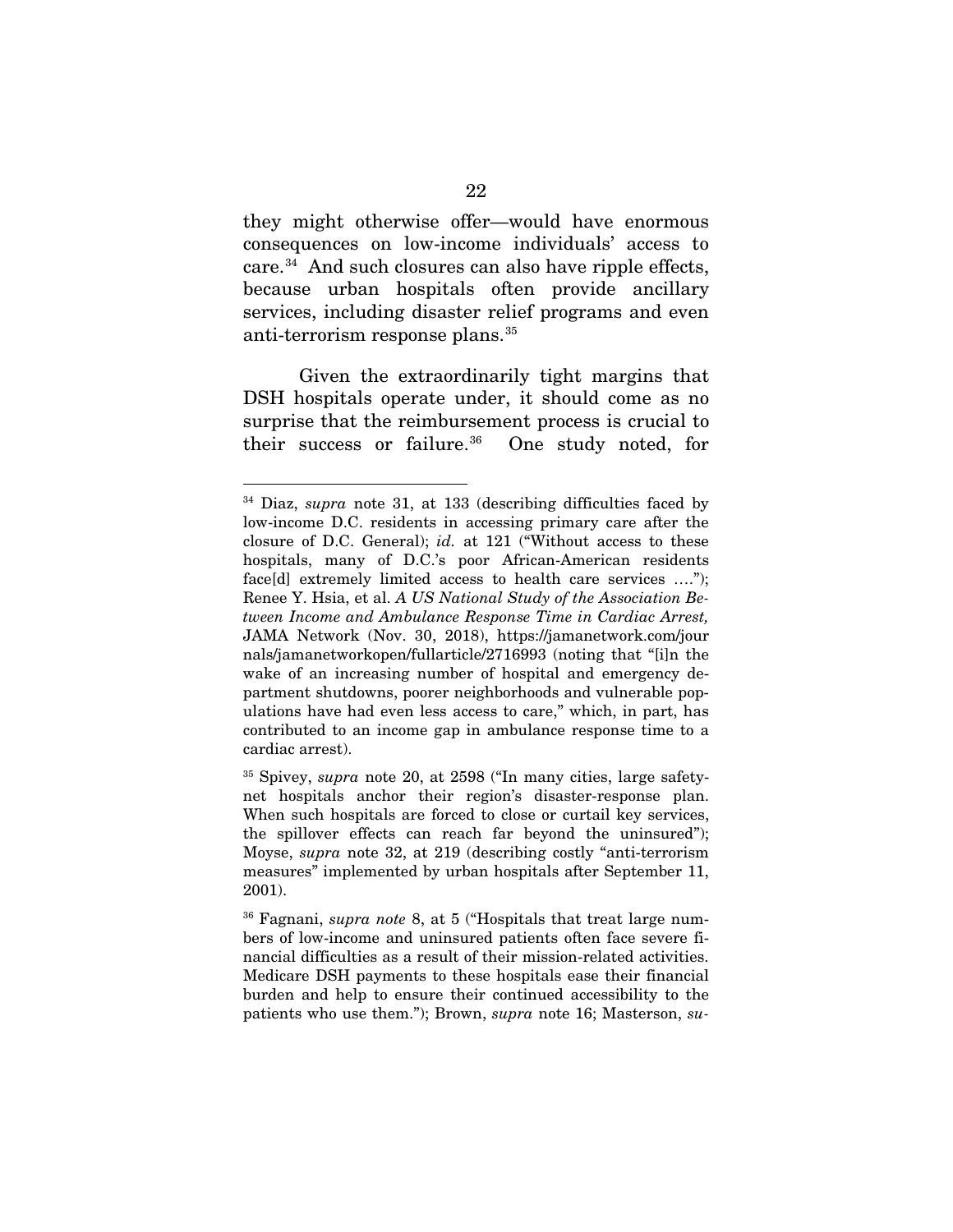example, that "[w]ithout sufficient DSH payments, the few hospitals that provide significant amounts of uncompensated care face financial crises, further endangering the ability of D.C.'s black poor to access health care services."[37](#page-32-0) And as another expert succinctly explained: "even small changes in federal programs can have a disproportionate effect on the financial viability of these hospitals."[38](#page-32-1) *Amici*'s members acutely experience those disproportionate effects, including and especially from the rule at issue in this case.

### II. NOTICE-AND-COMMENT IS VITAL TO THE SUCCESS OF THE DSH PROGRAM

Given the DSH program's significance, it is especially important for stake-holders to have the opportunity to comment on proposed rules. Hospitals that treat low-income populations, in particular, can provide vital (and often little-known) information to HHS, especially in connection with changes to the DSH reimbursement formula. Allowing for this exchange of information, which is already the

 $\overline{a}$ 

*pra* note 23 ("If Congress eliminated Medicaid expansion without increasing disproportionate share hospital (DSH) payments or other subsidies, more hospitals will close, especially in rural areas"); Craig B. Garner, *Medicare: The Perpetual Balance Between Performance and Preservation*, 30 J. Contemp. Health L. & Policy 279, 283 (2014) (detailing how reforms to Medicare and Medicaid policies have, historically, "raised the threat of catastrophic operating losses for hospitals unable to meet the demands to change"); Diaz, *supra* note 31, at 134.

<span id="page-32-0"></span><sup>37</sup> Diaz*, supra note* 31, at 134.

<span id="page-32-1"></span><sup>38</sup> Warren, *supra* note 23.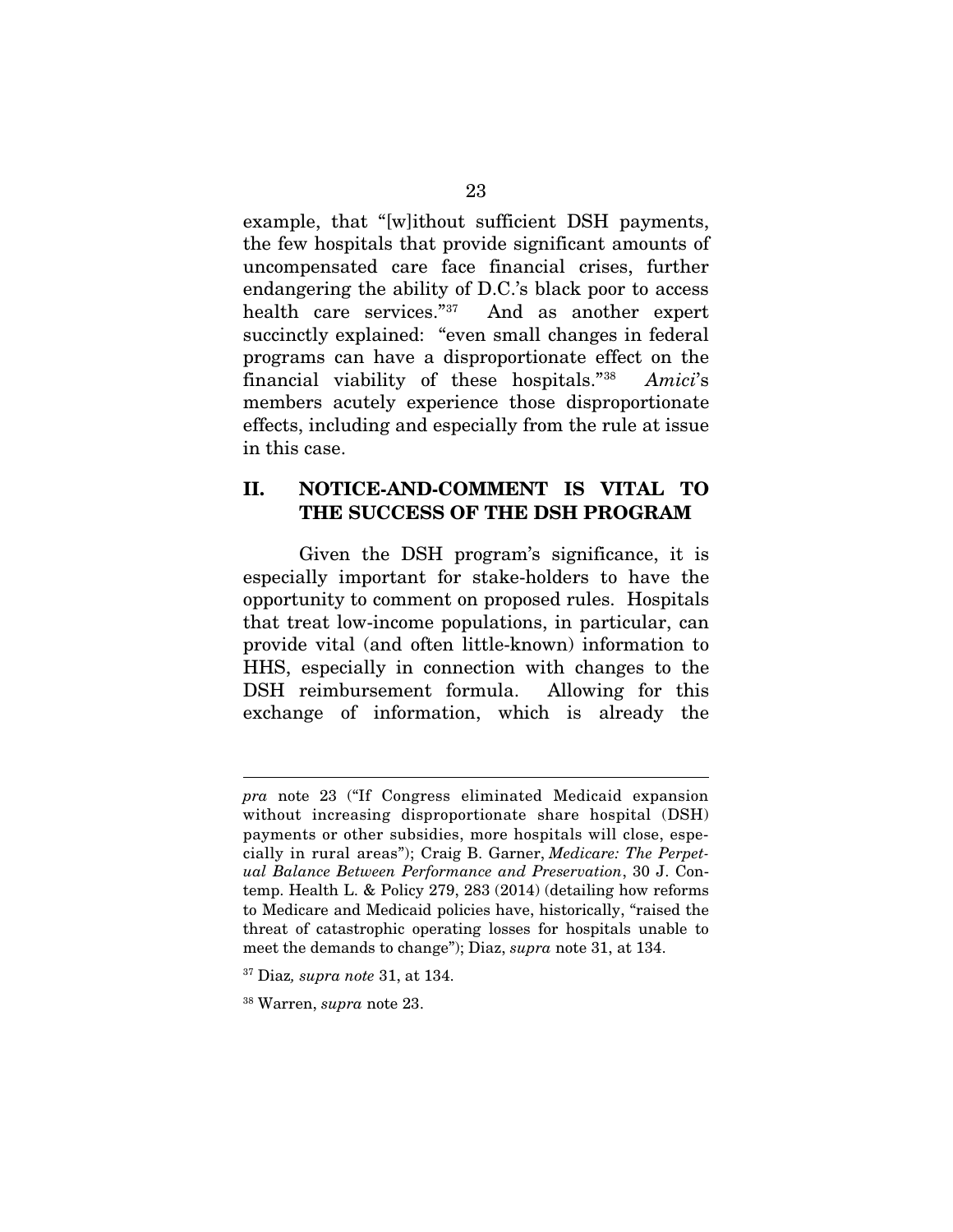agency's regular practice,<sup>[39](#page-33-0)</sup> will help HHS avoid material changes to the DSH program that could have drastic and unforeseen consequences.

The Government gives short shrift to the benefits of notice-and-comment procedures. Those benefits—conspicuously unmentioned in the Government's brief—have been well-articulated in the case-law<sup>[40](#page-33-1)</sup> and the academic literature<sup>41</sup> including by Professor Richard Pierce, whom the Government cites for the proposition that rule making can be cumbersome.<sup>[42](#page-33-3)</sup>

<span id="page-33-0"></span> <sup>39</sup> RB at 58 ("[C]ontrary to the Government's suggestion, noticeand-comment rulemaking for Medicare payment standards, including for the DSH payment, is already the norm.").

<span id="page-33-1"></span><sup>40</sup> *See, e.g., Ass'n of Irritated Residents v. EPA*, 494 F.3d 1027, 1043 (D.C. Cir. 2007) ("The legislative history of the APA states that 'due to the unrepresentative nature of an administrative agency, "public participation … in the rulemaking process is essential in order to permit administrative agencies to inform themselves and to afford safeguards to private interest."'" (quoting *Batterton v. Marshall*, 648 F.2d 694, 704 n.47 (D.C. Cir. 1980)); *Chocolate Mfrs. Ass'n of U.S. v. Block*, 755 F.2d 1098, 1103 (4th Cir. 1985) ("The notice-and-comment procedure encourages public participation in the administrative process and educates the agency, thereby helping to ensure informed agency decisionmaking.").

<span id="page-33-2"></span><sup>41</sup> *See* Jeffrey S. Lubbers, *A Guide to Federal Agency Rulemaking* 123 (5th Ed. 2012) ("[M]ost commentators have espoused the benefits of rulemaking over adjudication for policymaking.").

<span id="page-33-3"></span><sup>42</sup> PB at 42 (citing Pierce, *supra* note 6, 52 Admin. L. Rev. at 550-551); Richard J. Pierce, Jr., 1 *Administrative Law Treatise* 496 (5th Ed. 2010) ("Over the years, commentators, judges, and Justices have shown near unanimity in extolling the virtues of the rulemaking process over the process of making 'rules' through case-by-case adjudication."); *id.* at 496-501 (articulating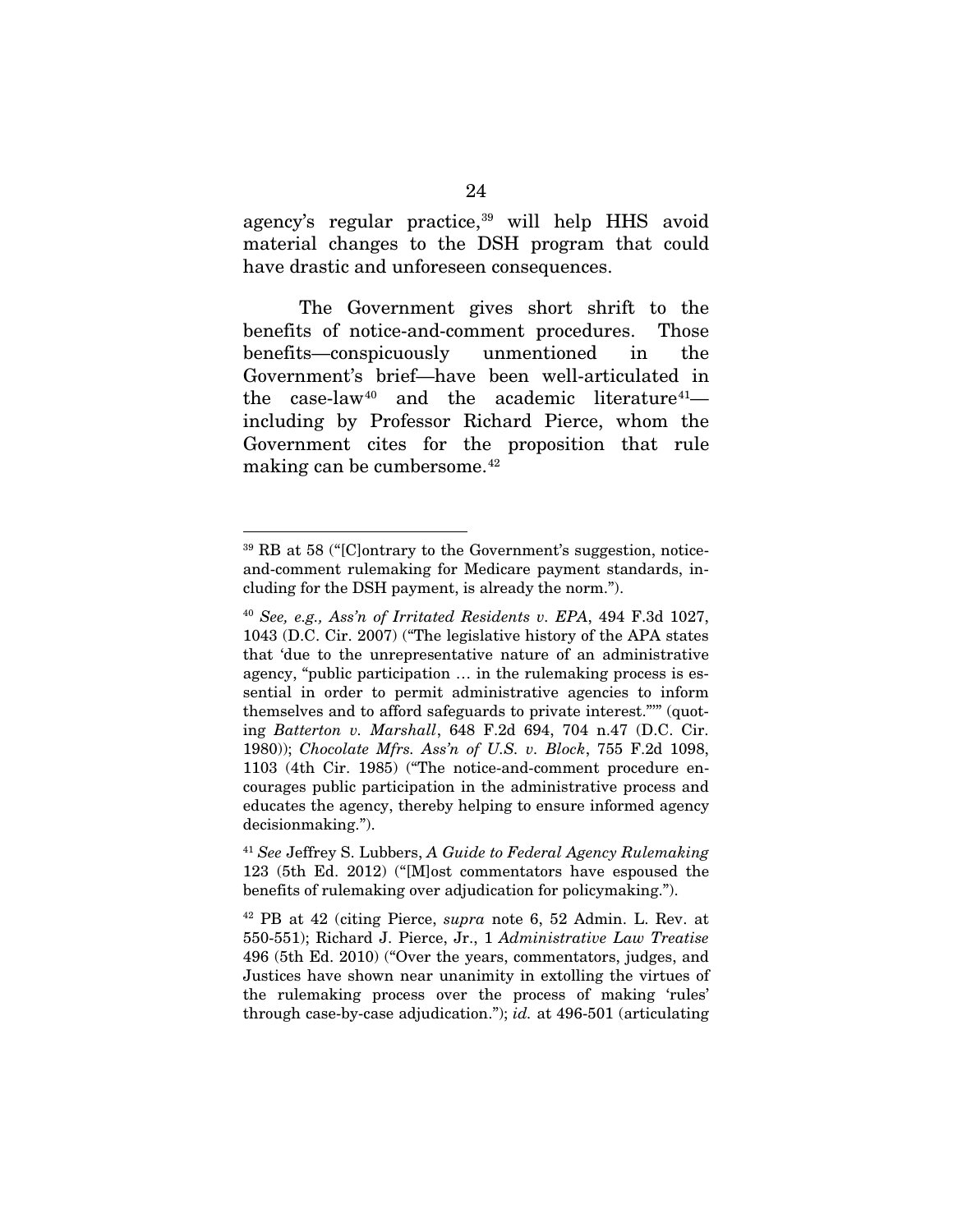The Government quotes Professor Pierce in support of its argument that the "notice-andcomment process can be 'long and costly' and 'often requires many years and tens of thousands of person hours to complete."<sup>[43](#page-34-0)</sup> But the Government fails to acknowledge Professor Pierce's immediately preceding discussion of the *benefits* of notice-andcomment procedures:

The APA rulemaking procedure has many advantages. It enhances the quality of rules by allowing the agency to obtain a better understanding of a proposed rule's potential effects in various circumstances and by allowing the agency to consider alternative rules that might be more effective in furthering the agency's goals or that might have fewer unintended adverse effects. Second, it enhances fairness by providing all potentially affected members of the public an opportunity to participate in the process of shaping the rules that will govern their conduct or protect their interests. Finally, it enhances political accountability by providing the President and members of Congress a better opportunity to influence the rules that agencies issue.[44](#page-34-1)

 $\overline{a}$ 

nine benefits to rulemaking, including benefits flowing specifically from notice-and-comment).

<span id="page-34-0"></span><sup>43</sup> PB at 42.

<span id="page-34-1"></span><sup>44</sup> Pierce, *supra* note 6, 52 Admin. L. Rev. at 550.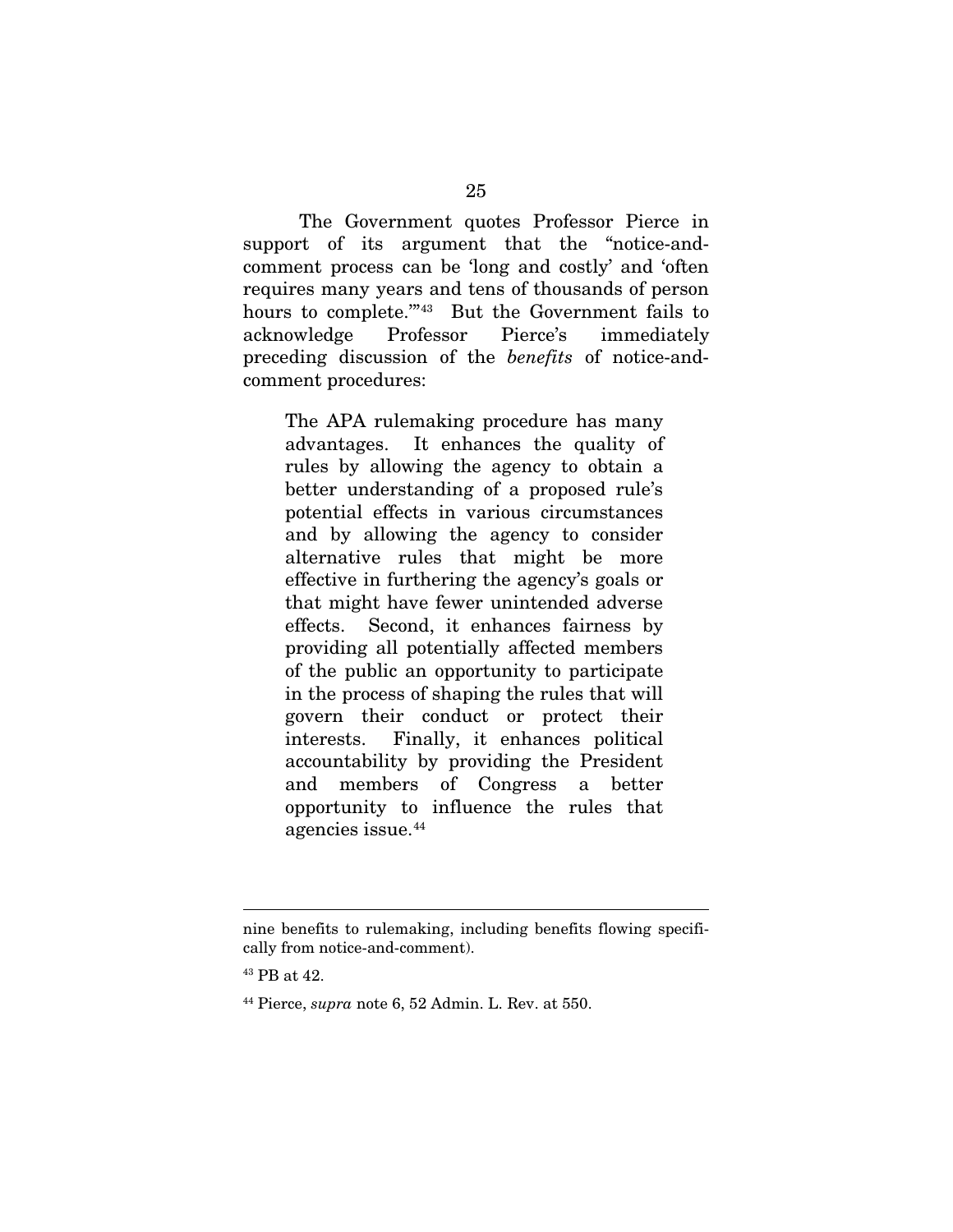If that were not enough, Professor Pierce's textbook on administrative law specifically draws an example from the Medicare context to illustrate the benefits of notice-and-comment procedures. According to Professor Pierce, a 1990s study detailing inconsistencies in reimbursement rates in Medicare provided "powerful new evidence" of the importance of formal rulemaking in Medicare decision-making.[45](#page-35-0)

The general benefits of notice-and-comment rulemaking that Professor Pierce discussed apply with special force to the DSH program. *First*, as Professor Pierce observed, notice-and-comment provides an agency diverse perspectives from numerous stake-holders,<sup>[46](#page-35-1)</sup> educates the agency about the relevant issue, "assure[s] responsive and responsible decisions,"[47](#page-35-2) and thus leads to "informed administrative decisionmaking."[48](#page-35-3) Indeed, because

<span id="page-35-0"></span> <sup>45</sup> *See Pierce*, *supra* note 42, *Administrative Law Treatise* at 501 (citing a GAO study indicating that a lack of rulemaking had resulted in major interregional inconsistences in reimbursement grant and denial rates as "powerful new evidence concerning the value of agency rules").

<span id="page-35-1"></span><sup>46</sup> Pierce, *supra* note 42, *Administrative Law Treatise* at 497; Att'y Gen.'s Comm. on Admin. Procedure, Administrative Procedure in Government Agencies, S. Doc. No. 77-8, at 101-02 (1st Sess. 1941) ("An agency's deliberations are not carried on in public and its members are not subject to direct political controls as are legislators … [I]ts knowledge is rarely complete, and it must always learn the frequently clashing viewpoints of those whom its regulation will affect.").

<span id="page-35-2"></span><sup>47</sup> Glen O. Robinson & Ernest Gellhorn, *The Administrative Process* 809 (1974).

<span id="page-35-3"></span><sup>48</sup> *Ass'n of Irritated Residents*, 494 F.3d at 1043 ("[P]ublic participation assures that the agency will have before it the facts and information relevant to a particular administrative problem …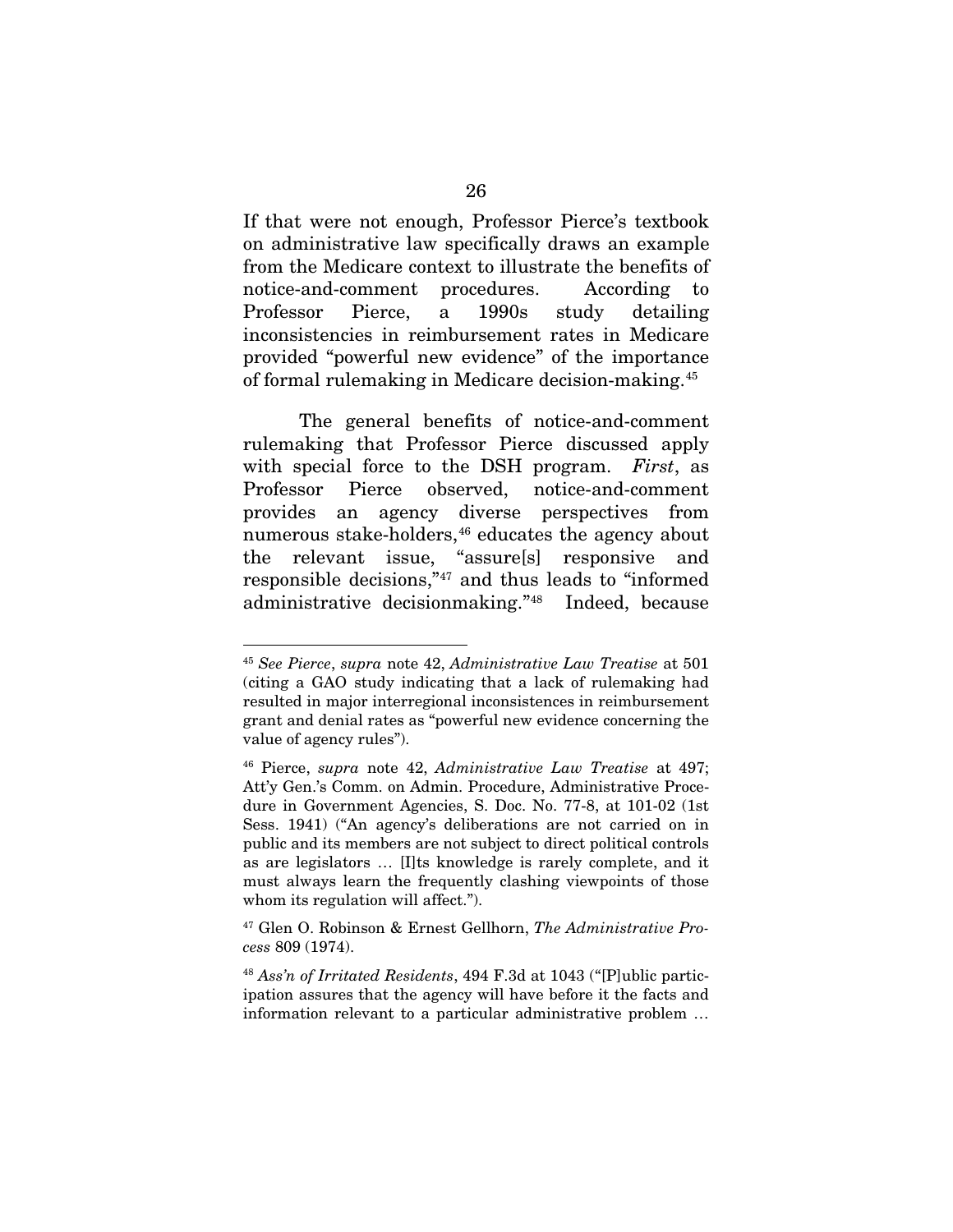notice-and-comment assists an agency in gathering information about a rule, many commentators, including Pierce, have cited its *efficiency*  (notwithstanding the Government's suggestion that such rulemaking is inherently cumbersome).<sup>49</sup>

This kind of informed decision-making is especially valuable to the success of the DSH program. Hospitals treating low-income patients are not all the same. They face diverse problems, all of which can be relevant to the effect a change in DSH rules would have on their ability to serve low-income

 $\overline{a}$ 

<sup>[</sup>and] increas[es] the likelihood of administrative responsiveness to the needs and concerns of those affected." (quoting *Am. Hosp. Ass'n v. Bowen*, 834 F.2d 1037, 1061 (D.C. Cir. 1987)); Lubbers, *supra* note 41, at 257; Pierce, *supra* note 6, 52 Admin. L. Rev. at 550 (Rulemaking "enhances the quality of rules by allowing the agency to obtain a better understanding of a proposed rule's potential effects in various circumstances and by allowing the agency to consider alternative rules that might be more effective in furthering the agency's goals or that might have fewer unintended adverse effects"); Eugene Scalia, *The Value of Public Participation in Rulemaking*, The Regulatory Review (Sept. 25, 2017), available at https://www.theregreview.org/2017/09/25/ scalia-public-participation-rulemaking/ ("We value public participation in rulemakings in part because it is an opportunity to bring valuable evidence to the agency's attention, to explain effects of a proposed rule that the agency may not have appreciated, and simply to bring a perspective that the agency itself otherwise would not have.").

<span id="page-36-0"></span><sup>49</sup> Richard K. Berg, *Re-examining Policy Procedures: The Choice between Rulemaking and Adjudication*, 38 Admin. L. Rev. 149, 163 (1986) ("Such broader participation" through notice-andcomment "also makes rulemaking more efficient as an information-gathering technique for the agency"); Pierce, *supra* note 42, *Administrative Law Treatise* at 497.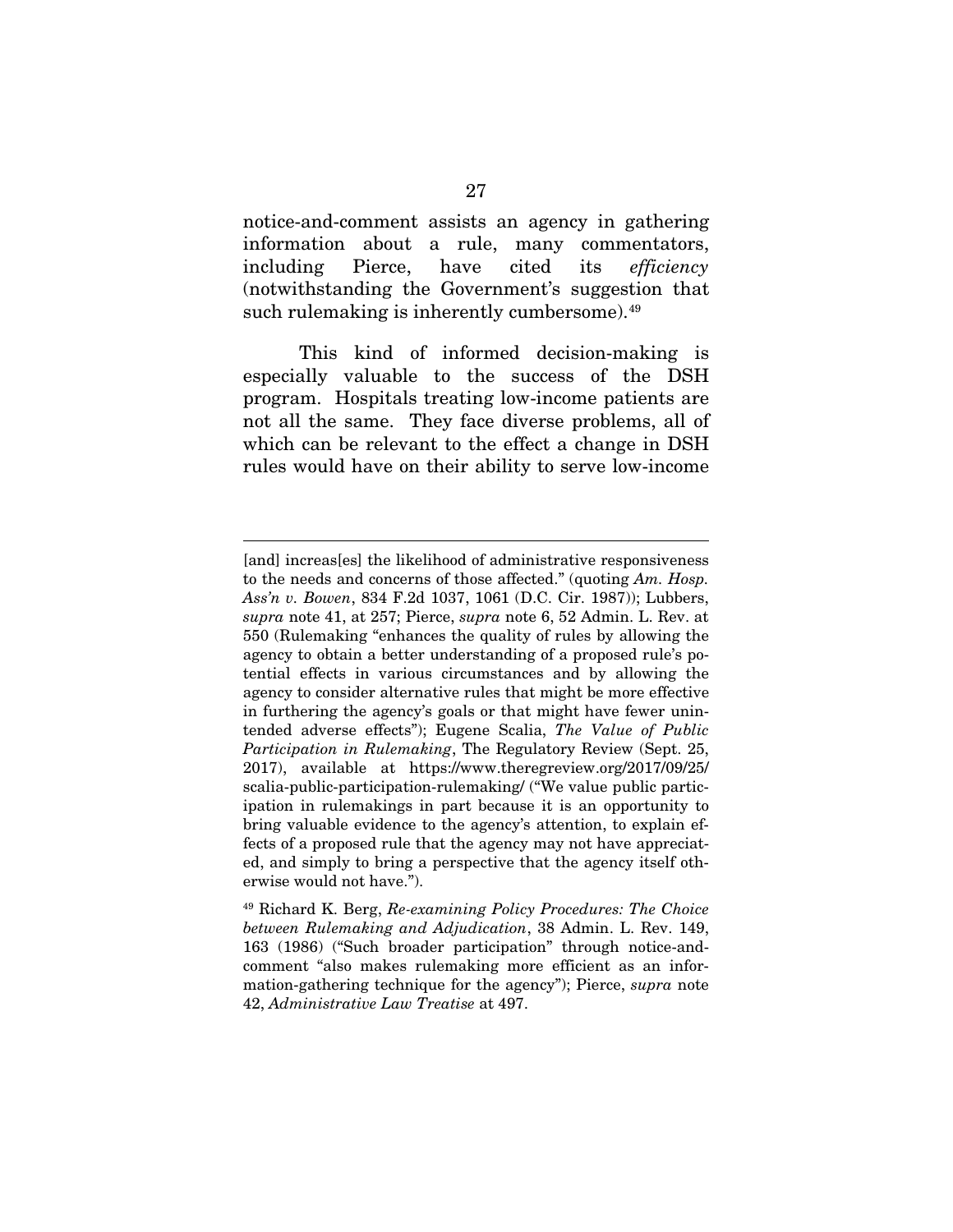patients.[50](#page-37-0) It is impossible for HHS to predict the effect of a change on all of these stake-holders without consulting them. Hospitals, further, are better positioned to articulate the effect of a rule change on their ability to provide care.<sup>[51](#page-37-1)</sup> They also will be able to identify far-reaching, but potentially unexpected, consequences to funding changes,<sup>[52](#page-37-2)</sup> and provide up-to-date information about their industry that may illuminate the challenges they are facing and assist HHS in formulating a rule that better accomplishes the purpose of the program itself.<sup>53</sup>

<span id="page-37-0"></span> <sup>50</sup> *See, e.g.*, Moyse, *supra* note 32, at 212 (arguing HHS failed to consider unique needs of urban hospitals, and the financial impact upon them, in changing key rules); Diaz, *supra* note 31, at 133-34 (describing the specific needs of D.C. General—and the specific circumstances that made it unique from other hospitals, and contributed to its closure, including the fact that its uncompensated care costs were astronomical); Wishner, *supra* note 23 (analyzing three rural hospitals, and discussing with local thought leaders the particular reasons these hospitals were imperiled).

<span id="page-37-1"></span><sup>51</sup> *See, e.g.*, Ollove, *supra* note 23 (noting that funding cuts of less than a million dollars to a local Tennessee hospital (the largest employer in its community) could require cutting back on services, and possibly lead to the hospital's closure); *see id.* ("Other hospitals mentioned the possibility of cutting back on the number of social workers, follow-ups with patients after discharge, and transportation services to help poor patients get to medical appointments.").

<span id="page-37-2"></span><sup>52</sup> *See, e.g.*, Moyse, *supra*, note 32, at 218-19 (noting that hospitals have formulated emergency-response plans to respond to "biological or chemical weapon attacks"); *see also infra* notes 28- 29, 35 and accompanying text (discussing potential impacts of hospital closures on communities beyond access to health care).

<span id="page-37-3"></span><sup>53</sup> Draper, *supra* note 32 (explaining how changes in health plans' inpatient utilization management efforts have affected hospital revenues); Fagnani, *supra* note 8, at vi (noting that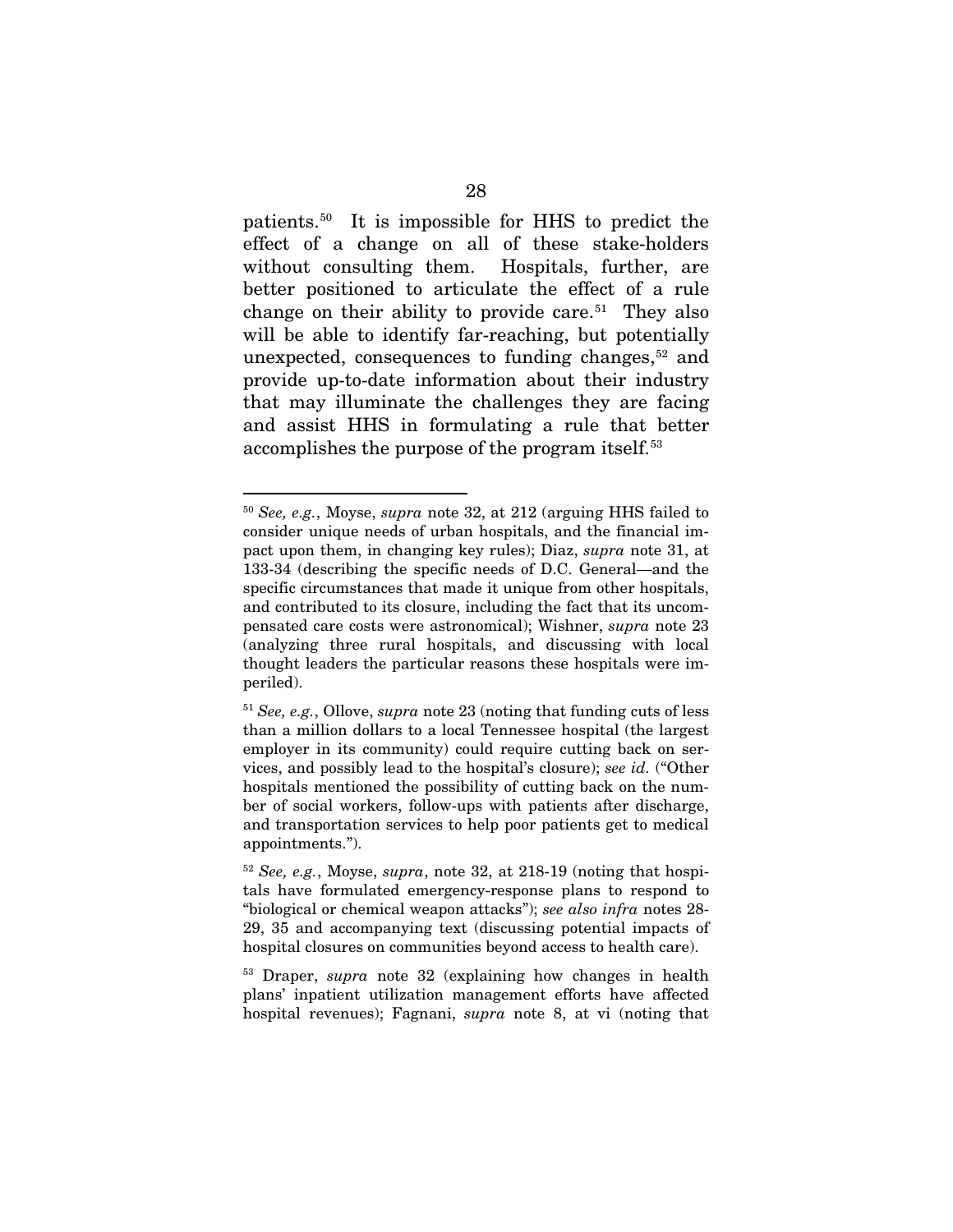*Second*, as Professor Pierce stated, notice-andcomment allows "all potentially affected members of the public an opportunity to participate in the process of shaping the rules that will govern their conduct and protect their interests."[54](#page-38-0)

This principle is again particularly important in the DSH context. Hospitals across the country face enormous challenges, and their ability to stay open in the face of a shifting health care landscape and funding cuts often turns on the herculean efforts of care-givers.[55](#page-38-1) These hospitals face pressures to cut back on the very services the DSH program is

 $\overline{a}$ 

<span id="page-38-0"></span><sup>54</sup> Pierce, *supra* note 6, 52 Admin. L. Rev. at 550; Lubbers, *supra*  note 41, at 123 ("A rule formulated after rulemaking … is fairer to the class of persons who would be affected by [it] than a rule announced in an adjudication" (internal quotation marks omitted)); Robinson and Gellhorn, *supra* note 47, at 809 (notice-andcomment "can serve as a safety valve allowing interested persons and groups to express their views before policies are announced and implemented").

<span id="page-38-1"></span><sup>55</sup> *See, e.g.*, Ollove, *supra* note 23 (interviewing the CEO of a local Tennessee hospital, who detailed his efforts to keep the hospital afloat in the face of budget cuts).

DSH changes would be particularly problematic in light of "local government appropriations," "market forces," and an "eroding Medicaid patient base"); *id.* (explaining that new technologies have made medical care more outpatient-focused, rather than in-patient focused, and criticizing the DSH qualifying formula for failing to consider this industry trend); Brown, *supra* note 16 (explaining how changes to commercial insurers' reimbursement rates will make Medicare DSH payments all the more significant—and that without those payments, market forces will push hospitals to "reduce their commitment to serving the poor"); *see also* Lubbers, *supra* note 41, at 271-72 ("[T]here is little question that agencies must and do take comments seriously and often modify the final rule as a result of them").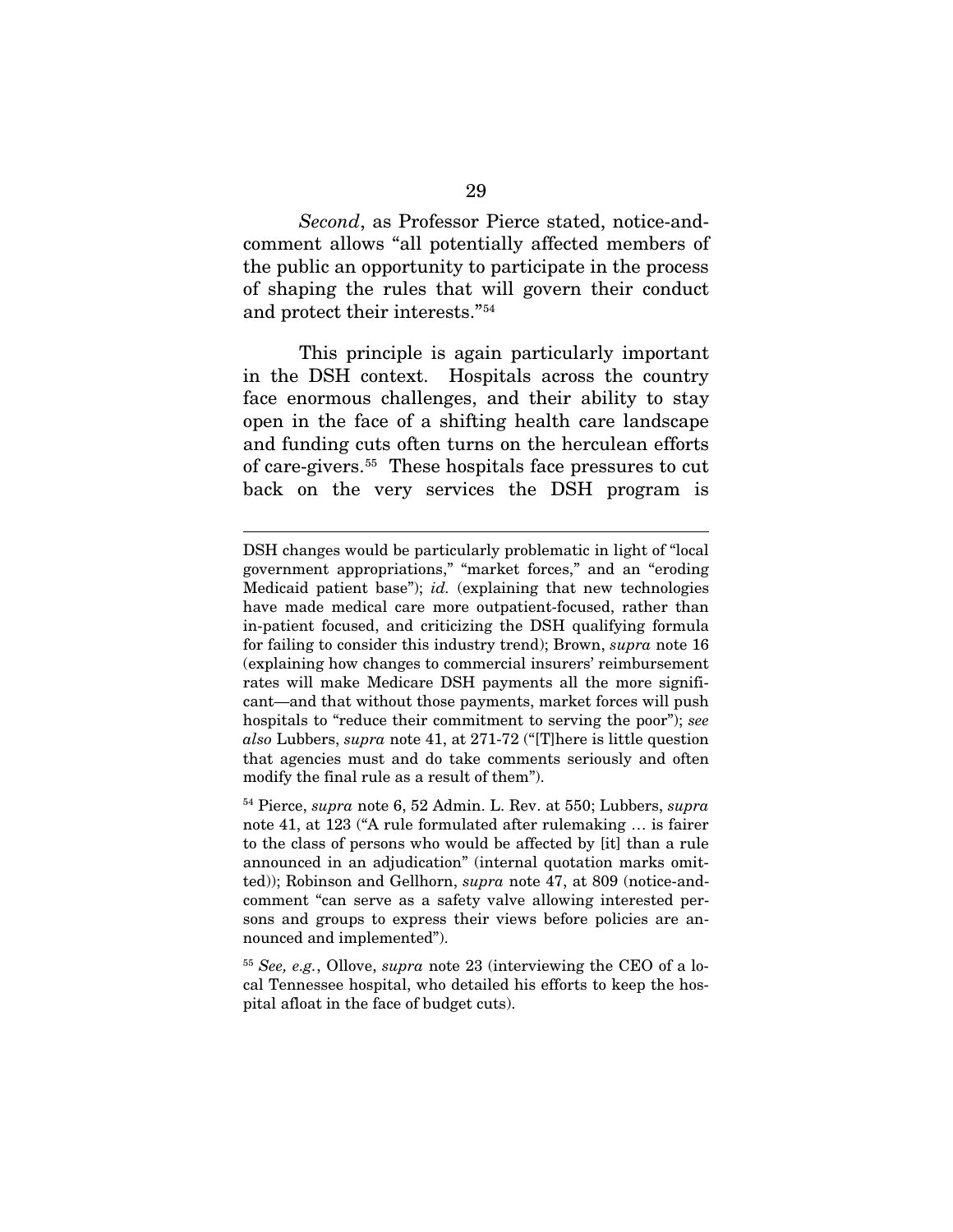designed to help them provide: unprofitable services to low-income Americans.<sup>56</sup> Including these hospitals in the process of creating the rules that govern their ability to provide that care is not just important to ensuring the best rules are adopted. It is also critical to ensuring such hospitals are treated as partners in the program's overarching mission.

What is more, DSH hospitals can more effectively serve as the voices for the patients they serve, who are most directly impacted by material changes in DSH funding. Those low-income patients, however, are likely to be unfamiliar with the administrative process and therefore unable to share their perspectives on these vital issues. Notice-andcomment can ensure the hospitals, and their patients who are directly affected by the policy and changes to it, have a say in the administrative rule-making process.

If the importance of notice-and-comment to the DSH program is not already clear, this case illustrates it in spades. The Government's merits brief, for example, noticeably elides the question whether its new rule would *in fact* result in greater or lower reimbursement rates. The Government explains that "[i]f, as the court of appeals assumed,

<span id="page-39-0"></span> <sup>56</sup> *See, e.g.*, Diaz, *supra* note 31, at 128-29 ("Provision of services to those without adequate medical insurance is unattractive to health care providers, and may cause hospitals and individual physicians to terminate or severely limit services to the uninsured."); Podbielski, *supra* note 21, at 147 ("Tax-exempt hospitals, specifically, have historically offered some of these services to eligible individuals free of charge as charity care, but in an era of negative operating budgets, charity care has become a controversial and arguably waning practice.").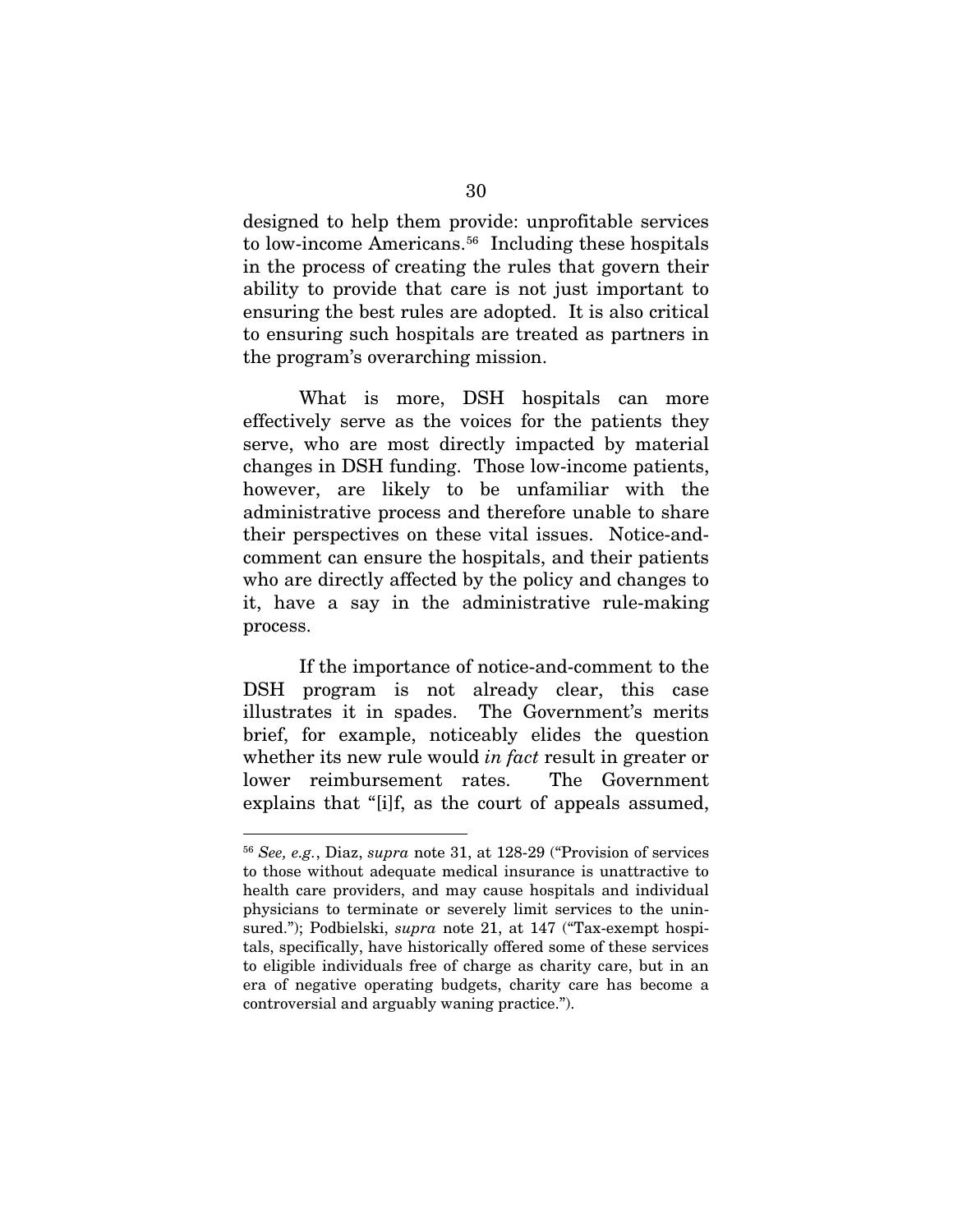'Part C enrollees [are] wealthier than Part A enrollees,' the inclusion of Part C Patients in the Medicare fraction would—if the assumption is true tend to reduce the value of the fraction (and thus possibly reduce the amount of respondents' 'additional payment.')"[57](#page-40-0) The Government then attempts to undercut this assumption—casting doubt through citation to "research" that has "shown that Part C enrollees tend to have lower incomes at similar rates as Medicare beneficiaries who are not enrolled in Part C."[58](#page-40-1) The purpose of the sentences may be to suggest to this Court that the Government's rule change is not particularly significant—a position the Government itself has previously contradicted.[59](#page-40-2) But HHS's own lack of clarity about the impact of its rule is telling in a different way. The question before this Court is *not* whether the rule change, in fact, will dramatically lower the adjustment rates for hospitals serving lowincome patients, as the D.C. Circuit suggested it would.[60](#page-40-3) Instead, the question is what process should

<span id="page-40-0"></span> <sup>57</sup> PB at 4 (citation omitted).

<span id="page-40-1"></span><sup>58</sup> *Id.* at 4-5

<span id="page-40-2"></span><sup>59</sup> In contrast to its merits brief, which implies to the Court that the rule change at issue here would *not* have a major financial impact on hospitals, the Government previously represented to this Court that the rule *would* have a major financial impact in seeking review. Pet. at 23 ("HHS has informed this Office that the particular issue in this case concerning the proper interpretation of the Medicare-fraction statute alone implicates between \$3 and \$4 billion in reimbursement for FY2005 through FY2013.").

<span id="page-40-3"></span><sup>60</sup> *Allina Health Servs.*, 863 F.3d at 939. The question of how much this very rule will cost was also the key issue when HHS previously attempted to promulgate this same rule in 2004. The Agency first proposed to interpret the DSH formula consistent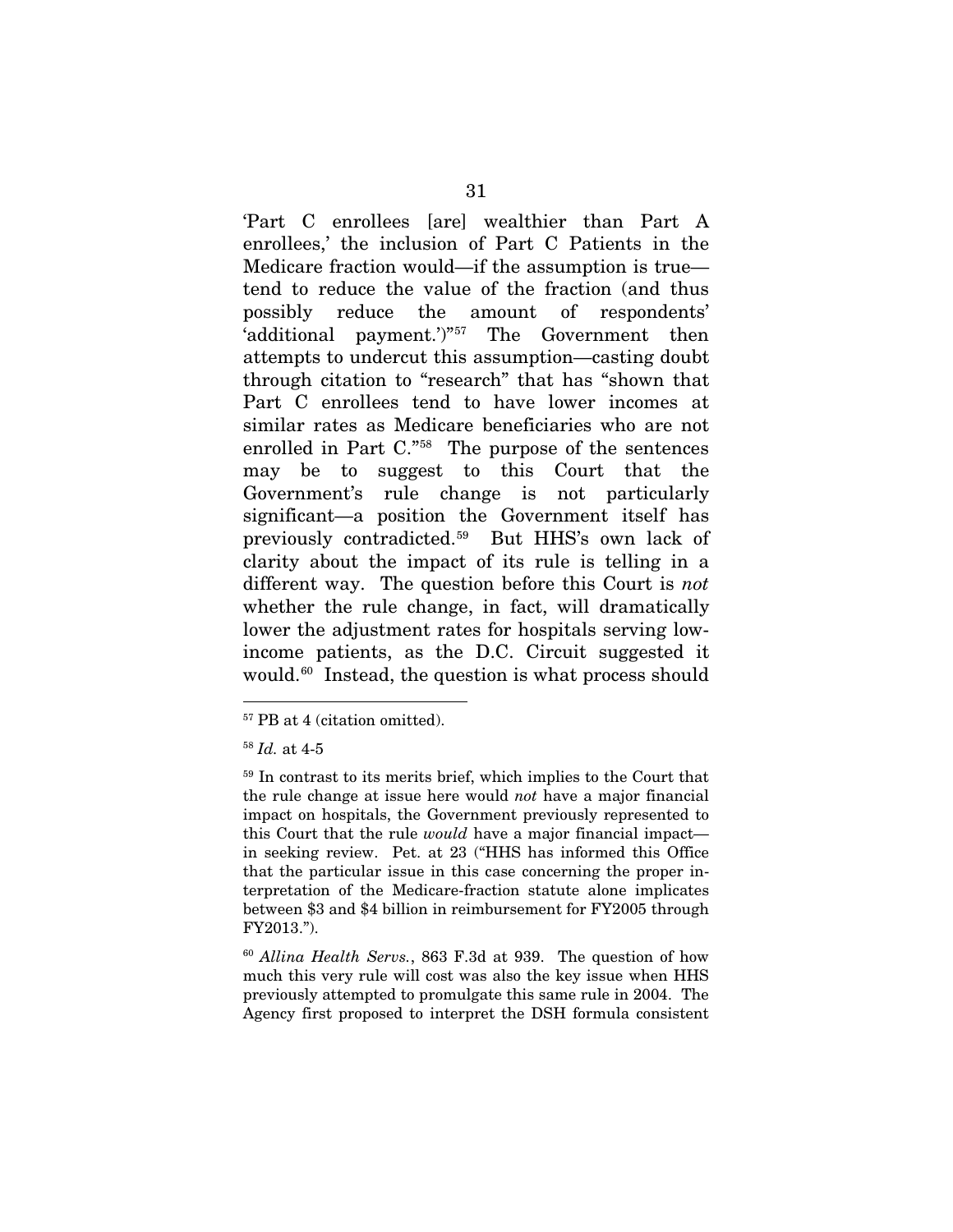be employed to ensure that the Agency, in making a new rule, knows the answer to significant questions and has worked with diverse stake-holders to understand the consequences of its rule.<sup>[61](#page-41-0)</sup>

Put another way, notice-and-comment does not promise an outcome. But it does provide a process for ensuring that the government receives relevant information before making consequential administrative decisions. That process is especially important where, as here, modest changes to the

 $\overline{a}$ 

with its past practice, and not consider patients enrolled in Medicare Part C as part of the Medicare fraction. *See Allina Health Servs. v. Sebelius*, 746 F.3d 1102, 1106 (D.C. Cir. 2014); *see also* RB at 11-15 (detailing the history of the notice, adoption, and challenges to the 2004 rule). In doing so, it indicated that the rule would have no major "financial impact," and received only 26 comments. *See id.* It then adopted the opposite interpretation—which resulted in tens of millions of dollars less in adjustment payments per year. *Allina*, 746 F.3d at 1107. The Agency's failure to announce the *actual* rule change it was contemplating failed, in turn, to generate the very comments which would have flagged this enormous financial impact—and likely challenged the rule. And, indeed, the D.C. Circuit held that the rule ultimately promulgated was not a logical outgrowth of the rule announced *precisely* because of the enormous distinction in cost. *See Allina*, 746 F.3d at 1109. In short, the Agency has long waffled on the precise cost of this rule—and long avoided properly using a notice-and-comment procedure that could have provided a meaningful forum to actually address this cost and its impact. *See generally* RB at 11-15.

<span id="page-41-0"></span><sup>61</sup> *See* Pierce, *supra* note 42, *Administrative Law Treatise* at 499 (Through notice–and-comment "valuable comments will go far beyond lawyers' arguments" and "will include studies and affidavits of experts in a variety of fields supporting the agency's views, contradicting its views, criticizing the agency's studies, and proposing more effective or less intrusive alternatives to the agency's proposal").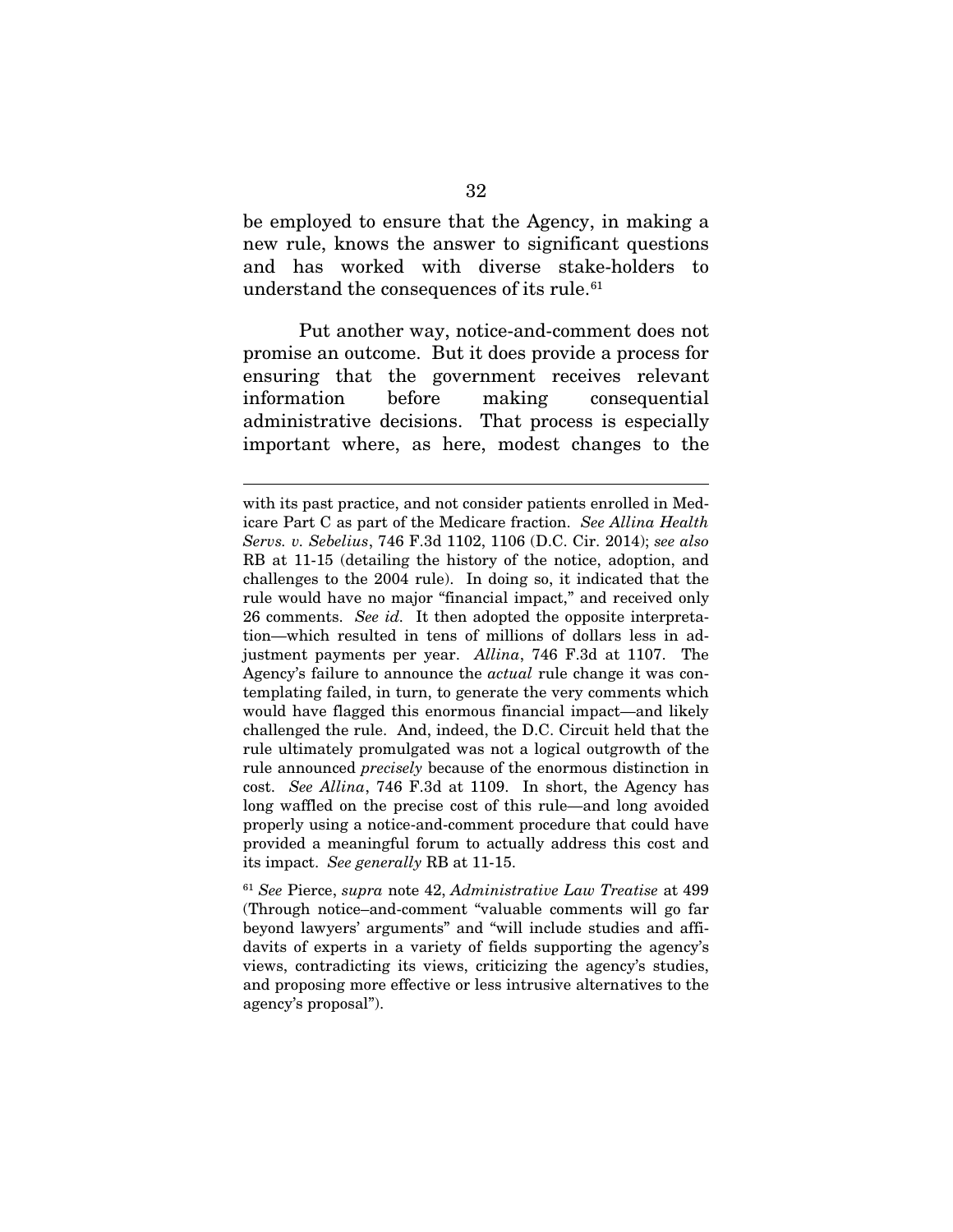DSH program will have outsized effects on our most vulnerable citizens, and where, as here, input from stake-holders can fill glaring gaps in agency knowledge.

### **CONCLUSION**

The Medicare DSH program is a vital lifeline for hospitals serving low-income, vulnerable communities. Changes to that program can have enormous and unexpected effects on these hospitals. Noticeand-comment procedures can ensure that those changes are implemented after agency consultation with diverse stake-holders, which can help prevent mistakes that could have dramatic and irreversible consequences on the patients and communities these hospitals serve. *Amici* respectfully submit that the Court should be mindful of these consequences, this DSH context, and the benefits of notice-and-comment as it evaluates the legal issues in this case.